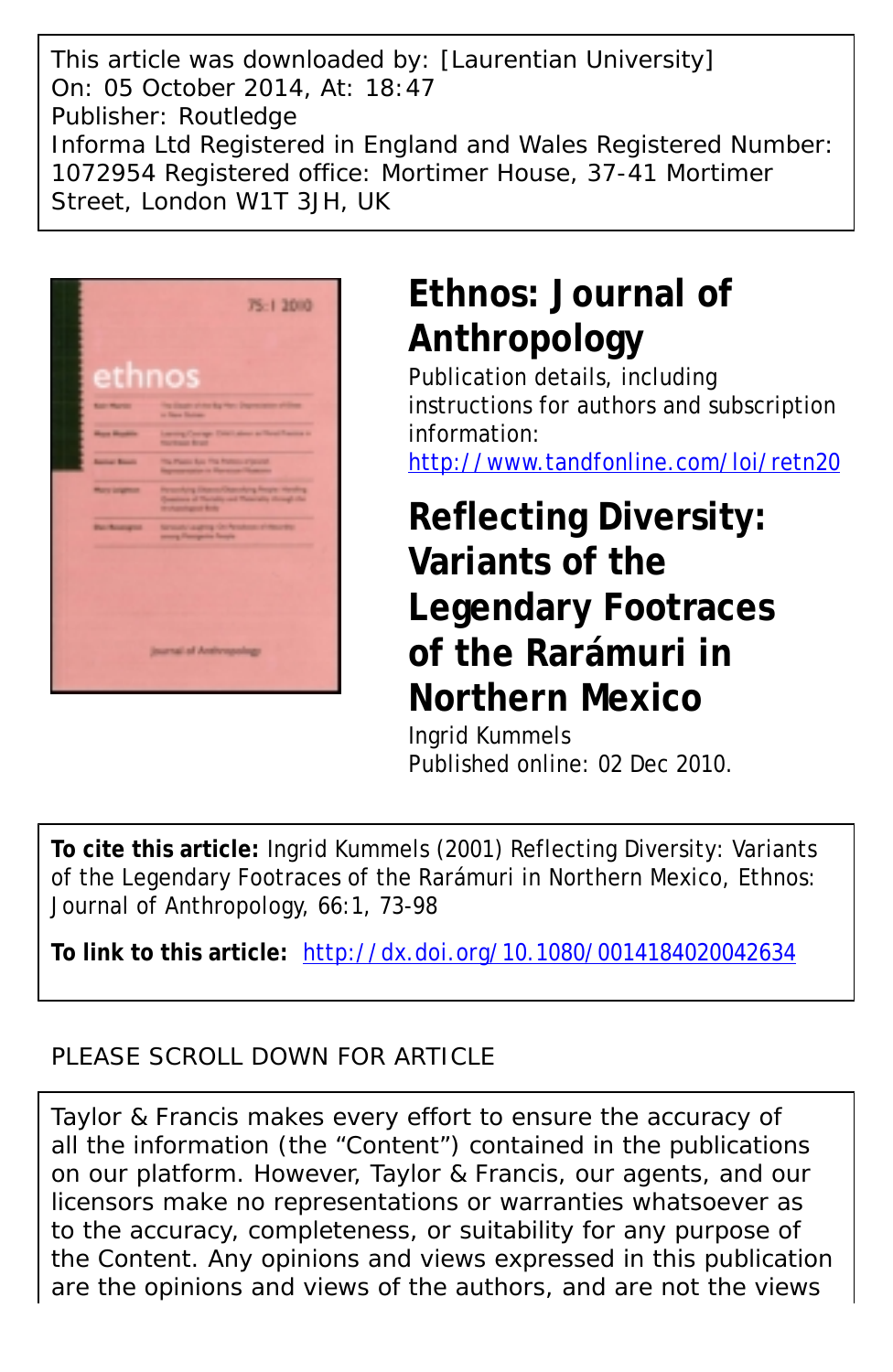of or endorsed by Taylor & Francis. The accuracy of the Content should not be relied upon and should be independently verified with primary sources of information. Taylor and Francis shall not be liable for any losses, actions, claims, proceedings, demands, costs, expenses, damages, and other liabilities whatsoever or howsoever caused arising directly or indirectly in connection with, in relation to or arising out of the use of the Content.

This article may be used for research, teaching, and private study purposes. Any substantial or systematic reproduction, redistribution, reselling, loan, sub-licensing, systematic supply, or distribution in any form to anyone is expressly forbidden. Terms & Conditions of access and use can be found at [http://](http://www.tandfonline.com/page/terms-and-conditions) [www.tandfonline.com/page/terms-and-conditions](http://www.tandfonline.com/page/terms-and-conditions)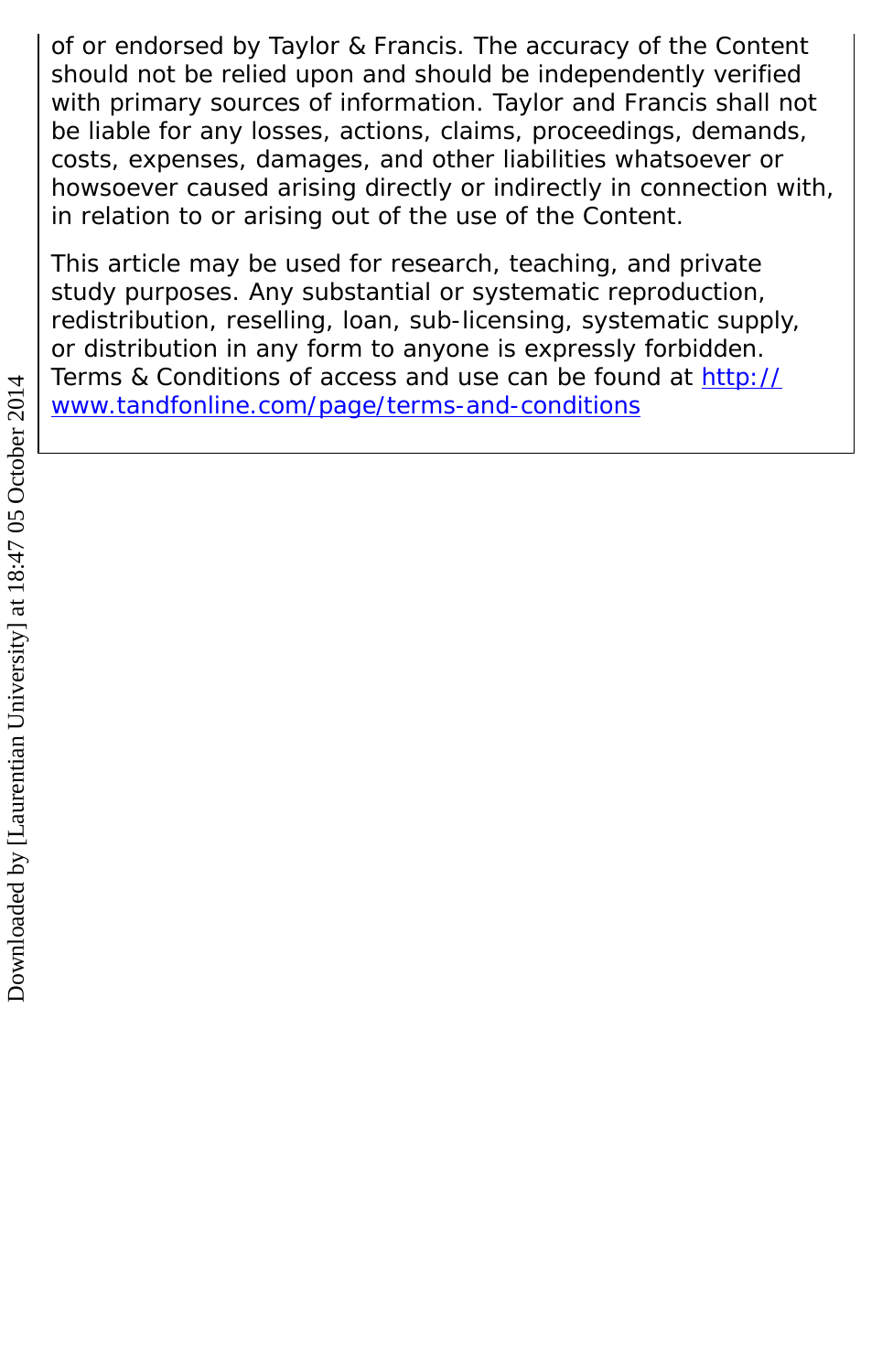# Reflecting Diversity: Variants of the Legendary Footraces of the Rarámuri in Northern Mexico

## *Ingrid Kummels*

Free University of Berlin, Germany

abst r ac t *The Rarámuri (Tarahumara) in northern Mexico are renowned for their footraces. This paper focuses on the interrelationship between footraces, social identity and sociopolitical organization. The legendary footraces of the Rarámuri are viewed as an arena of cultural meaning that is not fixed but, instead, open to negotiation and contest. Races in different settings, two rural communities and one ur ban community, disclose different ideologies of self-identification and principles of organization, showing that diverse Rarámuri groups do not necessarily adhere to the ethnic ascription imposed on them by the state.*

keywo r ds *Ethnicity, sports, games, Tarahumara, Rarámuri*

he Tarahumara or Rarámuri, depicted by national statistics as one of<br>Mexico's 56 indigenous groups, live mainly in the Sierra Madre Occi-<br>dental, in the southwestern part of the state of Chihuahua, and its<br>pairbhoring citi Mexico's 56 indigenous groups, live mainly in the Sierra Madre Occidental, in the southwestern part of the state of Chihuahua, and its neighboring cities. Ever since the colonial period, during which the Jesuits installed a mission in this region, now commonly called 'the Tarahumara', their inhabitants have been associated with spectacular running abilities. The Jesuit Matthäus Steffel (1808:342–343) was the first to describe the unusual running events, during which men not only covered long distances, but also flipped a wooden ball with their feet while running. Onlookers betted at these races. Steffel was also the first to suggest that the name 'Tarahumara' should be translated as 'foot-runner' on account of the importance the participants attributed to the races. This etymology is still widely held and incites ono mastical identification of the Rarámuri with the sport of footracing 1 .

Starting with the turn of the 20th century the ethnographers Lumholtz (1902:281–294), Thord-Gray (1961:167–174), and Bennett & Zingg (1935: 335–341) furnished more detailed descriptions of the Rarámuri men's and

e t h no s, vo l . 66:1, 2001 (pp. 73–98) © Routledge Journals, Taylor and Francis Ltd, on behalf of the National Museum of Ethnography iss n 0014-1844 pr int / iss n 1469-588 x o nl ine . do i: 10.1080/ 00141840200 42634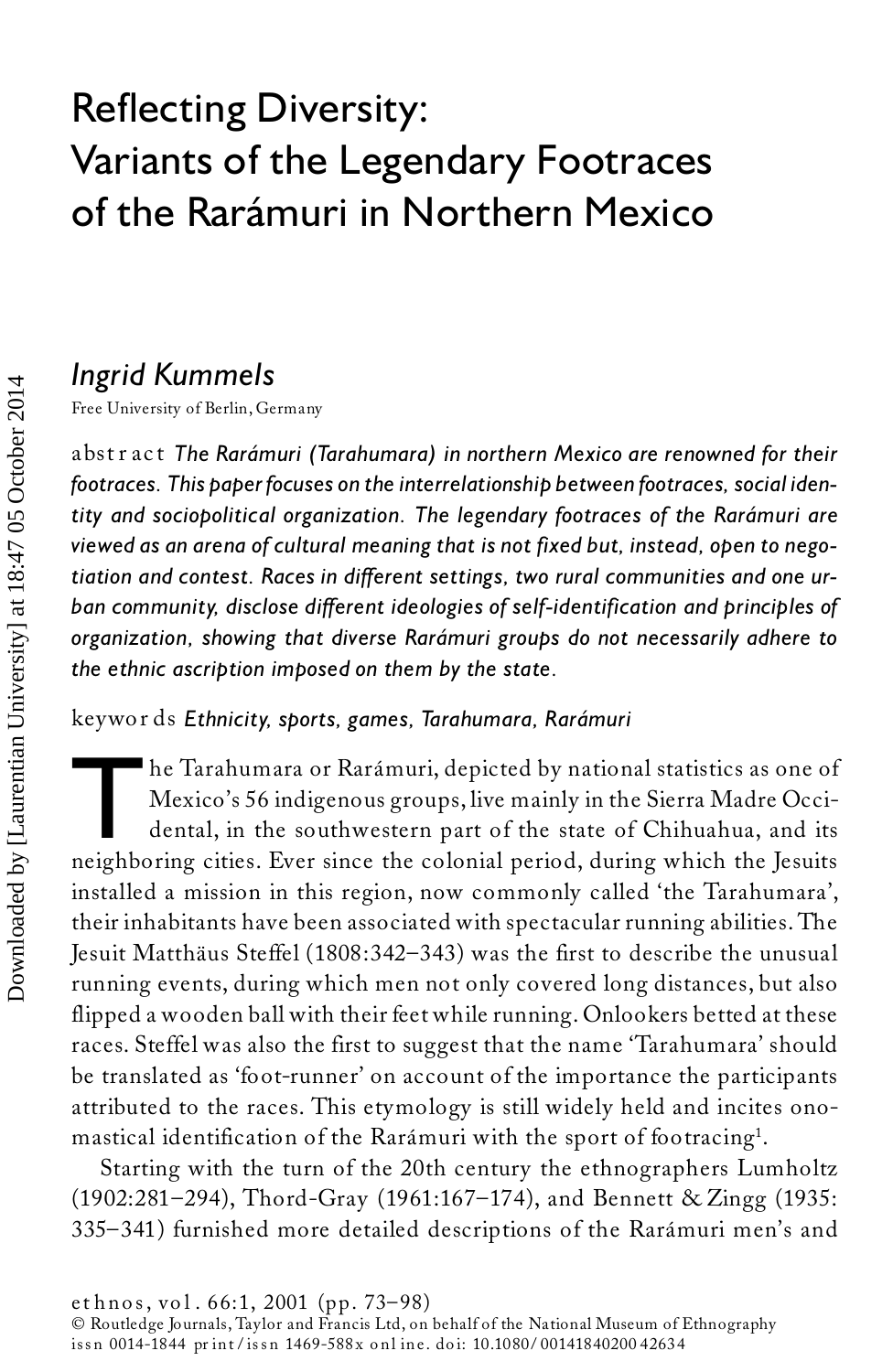women's races, though, in the same vein as Steffel they did not consider them relevant to their social, economic and political structure. Since the 1920s, physicians have tried to discover the secret of the formidable athletic prow ess of these 'modern Spartans' with a view to improving racing sport and health conditions in their own societies (Basauri 1926, 1929:18–37; Balke & Snow 1965; Groom 1971).

In the 1960s, cultural anthropologists at last directed their attention to the history, function and cultural meaning of the races as well. Some of these studies on Rarámuri running reproduced a debate popular among students of culture at the beginning of the 20th century: Does the origin of races lie pri marily in mythology and ritual, or in the pragmatic necessities involved in organizing social and economic life? (Culin 1907 in Nabokov 1981:67). Deimel (1994) is one of the anthropologists who see the meaning of the races as being primarily religious. He proposes that the races were originally ritual stagings of the 'mythical struggle between sun and moon which stand for the change between day and night, death and life'.<sup>2</sup> Scholars who have dedicated their time to analyzing footracing emphasize that the racing events are a force working in favor of social cohesion in 'centrifugal' Rarámuri society (Kennedy 1969, 1996:257–286; Irigoyen Rascón &Palma Batista 1985). The widely dispersed Rarámuri households are flexibly interlinked and do not recognize any central political authority. Kennedy (1969:19) discovered that the racing net work functions much in the same way as the '*tesguino* network' (*tesguino* being the Spanish term for maize beer). As a diffuse system of interaction, it links households from great distances across the region. Residents of the economically largely autonomous households meet, forge alliances, and com pete with one another. Rarámuri intellectuals support this view. They underline the social and economic aspects of the races (León Pacheco 1981; Irigoyen Rascón & Palma Batista 1985:86–94).

All these authors, nevertheless, do not take into account that footraces may assume different cultural meanings and be attributed different social values according to the social, cultural and economic conditions in which Rarámuri live. In this article I further the discussion by examining the concrete conse quences of the races in the sociopolitical organizations of various Rarámuri communities and by focusing on the interrelationship between races and social identity by way of a comparative approach. Since 1983 I have spent three and a half years doing fieldwork in three Rarámuri communities. My obser vation is that the footraces staged by Rarámuri, although they may strike outsiders as a homogeneous practice, demonstrate a wide range of variation.

Downloaded by [Laurentian University] at 18:47 05 October 2014 Downloaded by [Laurentian University] at 18:47 05 October 2014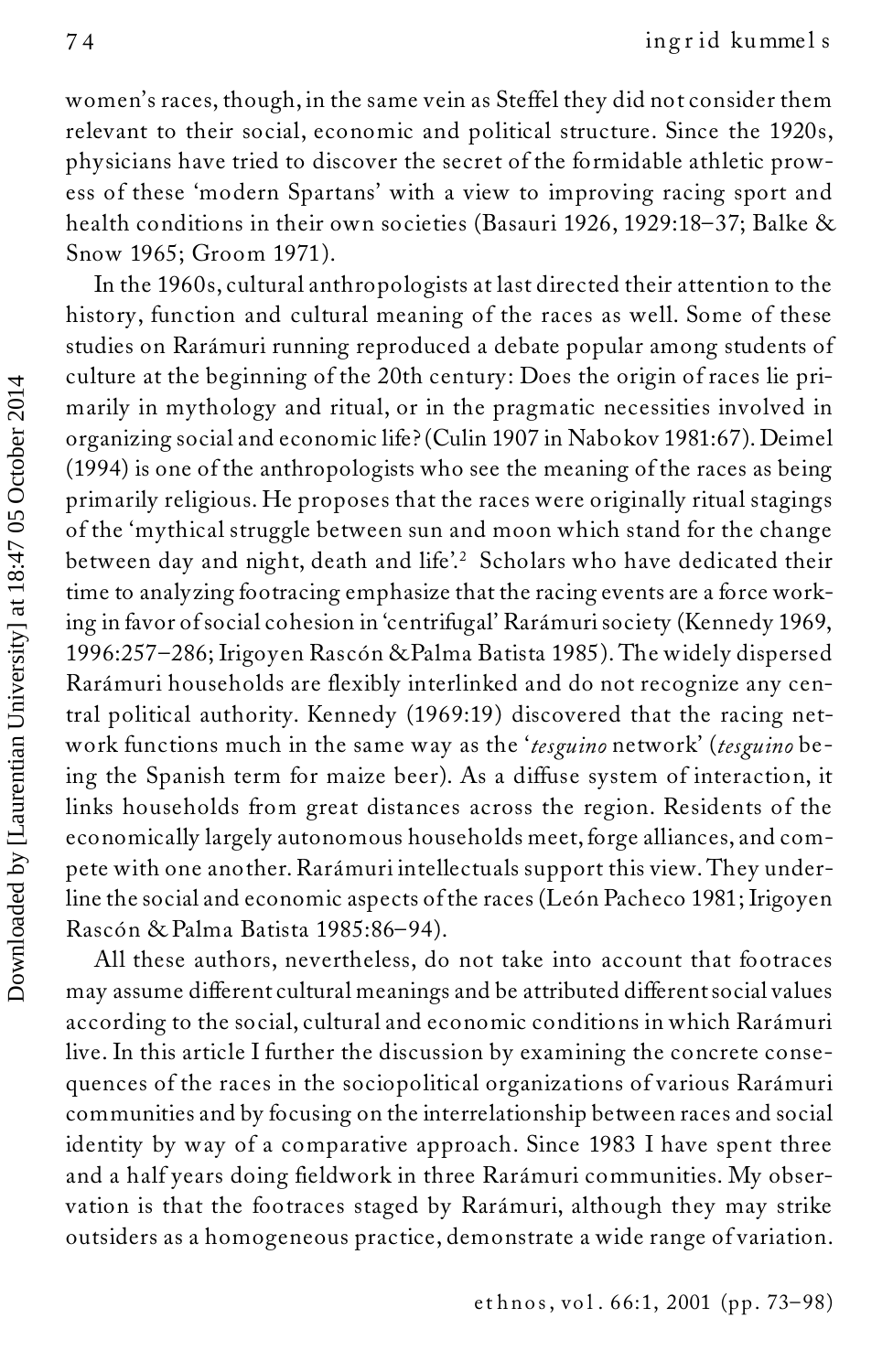### *Reflecting Diversity* 7 5

Literature dealing with Rarámuri racing has contributed to the impression that 'the' Rarámuri practice it in a uniform way or even unite as a tribe via this cultural practice.<sup>3</sup> The homogenizing, monolithic representation of footracing and the representation of the Rarámuri as a monad-like, static eth nic unit are mutually supporting views. Typically this perspective treats race competitions as internal to Rarámuri society, and without influence from the regional Mestizo majority. The exception is Pennington (1970), who in a historical perspective attempts to trace the emergence of the footraces among the Rarámuri. He assumes that they might have been introduced during the colonial period by the Jesuits as a substitute for the rubber-ball game *ulama*. However, a study of a parallel process taking into account the dynamics of transformation in the 20th century has not yet been undertaken.

Reification of Rarámuri society and culture is even conveyed by studies that deal with regional variation in the Tarahumara and examine other cultural practices such as Easter ceremonies, the cargo system and material objects.<sup>4</sup> Although these scholars are careful to distinguish subcultural variants, they nevertheless implicitly correlate the spatial boundaries of the Rarámuri population in the rural Tarahumara region with a catalogue of certain cultural features. They thereby tend to conceive variation as community or sub group based; discrete cultural territories marked by a distinctive set of material or ideological cultural traits. Moreover, the authors hardly explore the concrete interaction between the agents involved in the politics of culture: Rará muri, Mestizos and representatives of government agencies and the church. In the following, I propose a view of culture as a contested field in which symbols and meanings are not predetermined, but instead open to negotiation and contest. The social world can be conceived as a seamless web of overlapping and interweaving cultural variation (Levine & Campbell 1972:88– 89; Jenkins 1997:11–12). Cultural differences only relate to ethnicity if they are highlighted for purposes of social exclusion or inclusion (Eriksen 1993: 38). I therefore seek to specify in which contexts and for what time periods the agents attribute their racing practices a social relevance by interpreting them as a marker of social distinction. For the risk is a substitute for the rubber-ball game *ulame*.<br>
However, a study of a parallel process taking into account the dynamics of<br>
transformation in the 20th century has not yet been undertaken.<br>
Let the calculat

#### **Footraces as a Mirror of Diverse Rarámuri Societies**

Nowadays special value is attached to the Rarámuri. They are considered the foremost indigenous group of the state of Chihuahua, even though they number only 70,000 persons and account for 3 percent of the state popula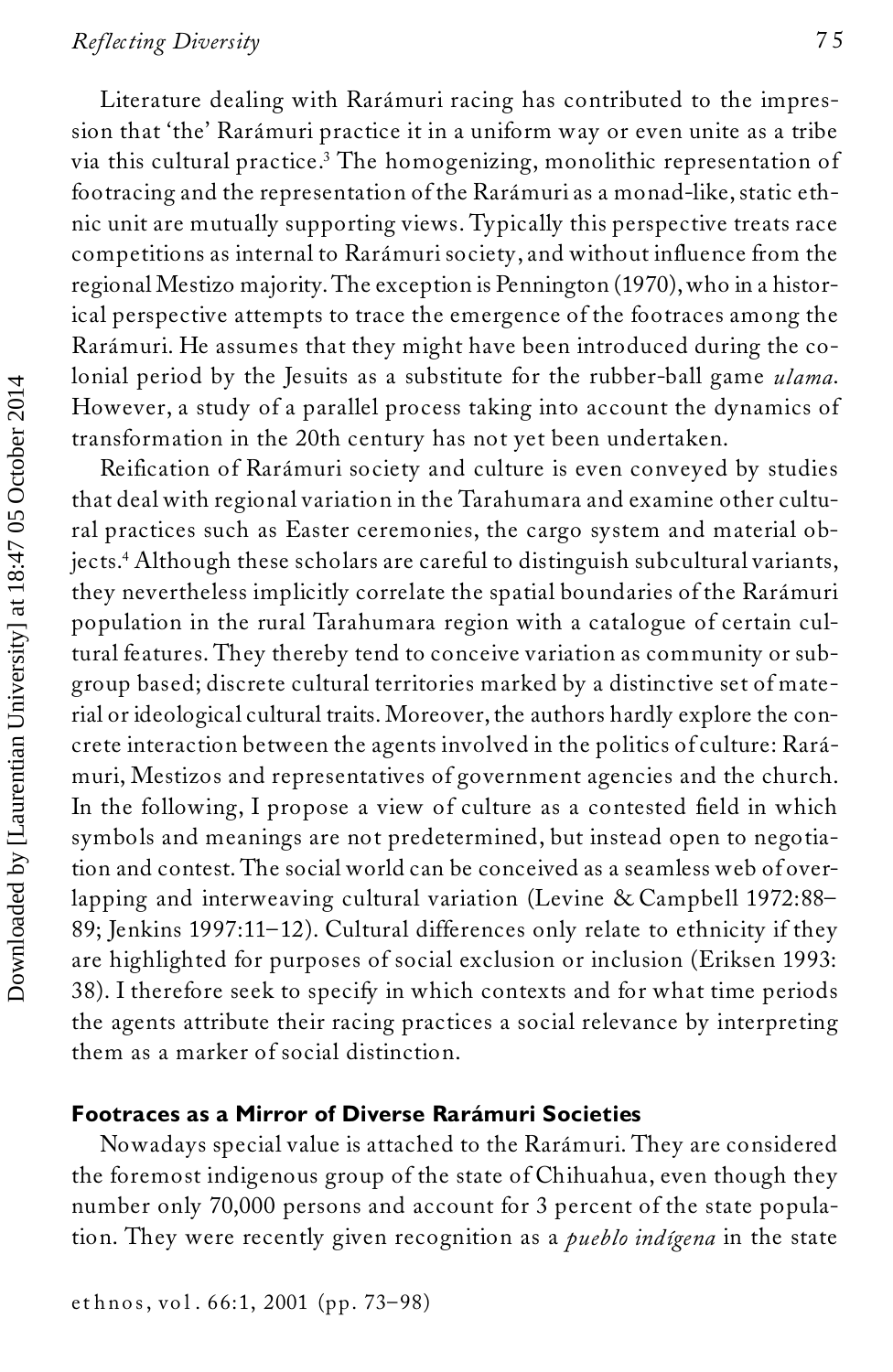constitution of 1994, and are the focus of attention for a number of institutions specialized on Indian affairs that have been created since the late 1980s. This is connected with the fact that the majority population of Chihuahua, the Mestizos, increasingly assert a regional identity as 'Chihuahuans'. For northern Mestizos the 'Indian' factor is crucial in establishing their otherness *visà-vis* central and southern Mexicans, who invoke Spanish and Indian ancestry. Northern Mestizos identify central and southern Mexicans with the centralist state politic they view with resentment (see Nugent 1993:168).

An ethnic ideology which has its roots in the colonial period divides the Chihuahuan society into the bipartite categories 'White' and 'Indian'. It legitimates the inequality of economic and political opportunities. Most rural Rarámuri are smallholders who additionally depend on the income of seasonal wage labor, vending and begging to make a living. Rarámuri who live in the cities concentrate on 'informal' economic activities, thereby resisting full proletarianization. Mestizos in continual contact with rural Rarámuri are often entrepreneurs who profit from Rarámuri labor and Rarámuri-owned resources such as land, livestock and forests. Exploitation is facilitated by the Mestizos' better access to the regional economic and political centers of power.

The majority of the Mestizos of Chihuahua consider themselves heirs of a fundamentally Spanish cultural tradition which has been shaped in response to the harsh natural environment of the north and by the necessity to wage war against the rebellious indigenous population. Many claim to be pure blood descendants of the Spanish conquerors, thus denying the contribution of both Indian and black ancestors. The northern Mestizos refer to themselves as *gente de razón*, a term that literally means 'people endowed with reason', or *blancos*, 'whites'. The Rarámuri, in their view a likewise unmixed 'people', constitute their respective corollary. Ethnic boundaries between these dichotomical categories are, however, in practice more fluid and blurred.

Several facts indicate that, contrary to Mestizo views, Rarámuri do not all lay claim to the same ethnic identity. Rarámuri live spread out over an extremely large area. Most of them inhabit the rural Tarahumara together with 250,000 Spanish-speaking Mestizos. There are also considerable numbers of Rarámuri in the larger cities of Chihuahua.<sup>5</sup> Even in the country, the Rarámuri population is economically heterogeneous. The country communities called *pueblos*— many of them established by Jesuit missionaries — represent in the eyes of most Rarámuri their largest sociopolitical units. In the past, social movements have succeeded in mobilizing a comprehensive 'we-group' feeling encompassing the *pueblo* level only for short periods of time (Kummels

Downloaded by [Laurentian University] at 18:47 05 October 2014 Downloaded by [Laurentian University] at 18:47 05 October 2014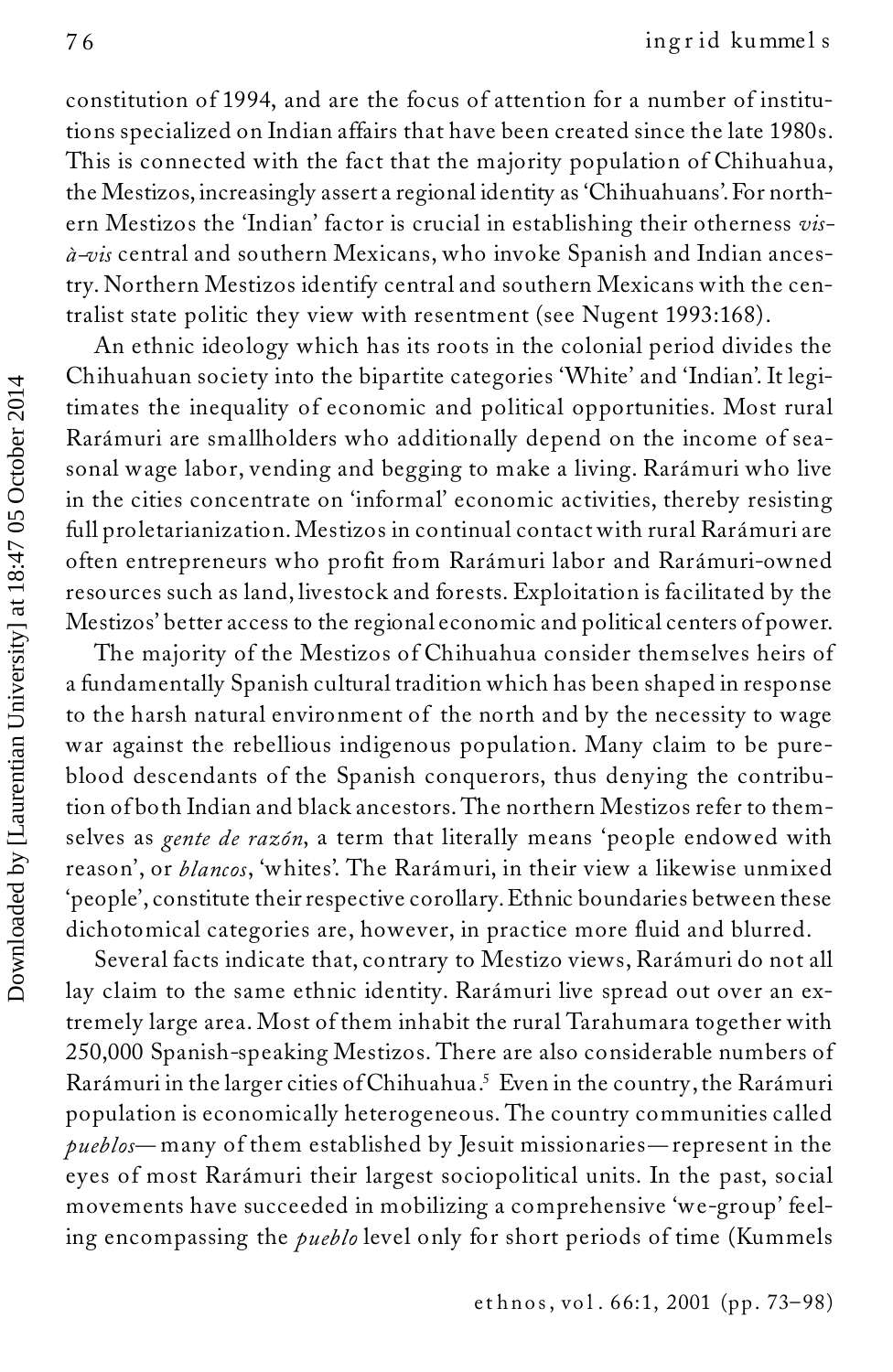## *Reflecting Diversity* 7 7

1993a).<sup>6</sup> Since the presidency of Cárdenas (1934–1940), Mexican govern ments have made an effort to organize the Rarámuri into an ethnic group by providing them with a tribal council, the *Consejo Supremo de la Raza Tarahu mara*. They have not succeeded, however. A cleavage persists between local versions of self-identification and the classification as a 'tribe' or 'people' (*ra za*, later the terms *grupo étnico, grupo indígena* and *pueblo indígena* prevail) that is imposed by representatives of the state and adhered to by Mestizos. In theory the state nowadays defines the Rarámuri as a *pueblo indígena,* taking 'objective' cultural features like native language as well as the 'subjective' criterion of self-ascription into account. In everyday practice, however, regional bureaucrats employ this term with the same underlying conception of a 'tribe'. They conceive the Rarámuri as a discrete bounded entity, as a descent group coterminous with a linguistically and culturally homogeneous entity and restricted to the enclave of the rural Tarahumara region.

The Rarámuri population does not concur with ethnic categorization according to this dominant code. Instead, the social category of Rarámuri is filled according to different criteria at different locales. The main principles of organization may vary accordingly. In some locales Rarámuri have a 'nontribal' mode of self-ascription. Their use of the term Rarámuri hints at this. They use the word taking advantage of its multiple semantic layers. It may refer to a 'human being', or even more specifically 'man'. The term can be extrapolated to the members of a local group, persons sharing the same lan guage, or a category comparable to our term Indian comprising members of other Indian groups as well. The opposite pole from this most general level of Rarámuri are Mestizos, who are called *chabóchi* (lit. 'whiskered ones') on account of their facial hair.<sup>7</sup> These agents define social boundaries in a fuzzy, ambiguous and situational way. In contrast, in the cities agents tend to define themselves as Rarámuri in consistency with the tribal consciousness that Mestizos attribute to the Tarahumara as a bounded entity. Accordingly, they have narrowed the semantic scope of the term. For one self-ascripton into account. In everyday practice, however, regional<br>solutionary and self-associates and political yard culturally homogeneous entity and recording<br>to the multipartical yard culturally homogeneous e

In this article I seek to understand the connection between 'culture' and ethnicity within the wider context of the nation-state. I will view ethnicity simultaneously as a mode of consciousness and a set of relations (Comaroff 1987:306). As a mode of consciousness, ethnicity entails a claim to common identity based on putative shared descent. Membership in the ethnic category is usually validated by pointing to overt cultural diacritics (Bentley 1987:169; Eriksen 1993:157; Alonso 1994:391). As a set of relations it involves struggle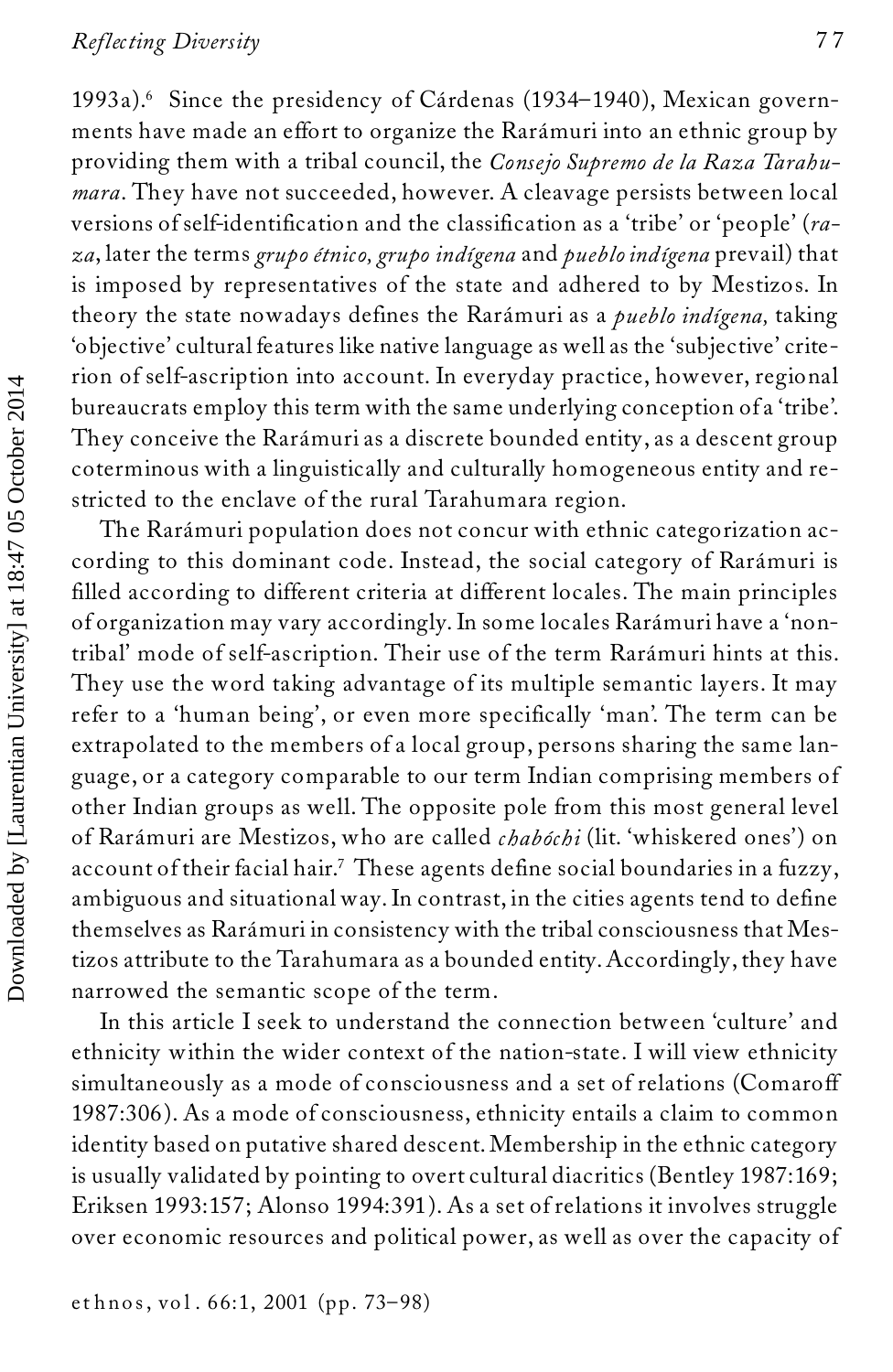defining the value of one's cultural contributions to the nation-state (Williams 1989). I will consider footraces as formed from the interface of two intrinsically interconnected levels:

(1) The micropractices of everyday life in the domestic arenas of family, household and neighborhood. Here the basic cultural contexts making up individual identity are reproduced. Individual agents at the same time en gender as well as intentionally shape social identity via everyday activities which include the organization of and the participation in races.

(2) The arena of indigenist politics within the society of the state of Chi huahua as a space of cultural struggle. It includes racing competitions, in which Rarámuri participate, organized by Mestizos. State politicians and church leaders invoke such events as an 'original' element of the Rarámuri culture to allege their claim that they are implementing an Indian policy that will reinvigorate the right to self-determination of the Rarámuri. In practice, however, they for the most part push through 'modernization' measures in the fields of education, agriculture and forestry without Rará muri participation.

A brief sketch of two rural communities and one urban community of Rará muri will demonstrate that competition for economic resources and cultural and political control influences footracing: <sup>8</sup>

The *pueblo* of Narárachi has relatively little land suitable for farming and little forested area. Consequently very few Mestizos have settled here. Peri odically there have been intensive activities on the part of the Catholic mission and the Mexican government, but the Rarámuri's resistance has discouraged long-term engagement. The Rarámuri achieve a high degree of inde pendence through mobility: They combine agriculture and animal herding with temporary work in the urban centers of Chihuahua. This combination is typical of the communities in the northeastern Sierra Tarahumara that are relatively close to the cities. The Rarámuri of Narárachi temporarily adapt to capitalist economy in the cities, in order to be able to bypass it at home in the country, where they practice a distribution process of goods, which is not considered as pertaining to the economic sphere. Their footraces support this arrangement. The principle of locality is of utmost importance for social orga nization and the footraces play a leading role as vehicles for the self-representation of flexible neighborhood groups. The organizers of 'large' races, the <sup>2</sup>Chota the same of indigenist politics within the society of the state of Chinala and and a same of cultural struggle. It includes racing competitions, including the same of culture to allege their calm that they are imp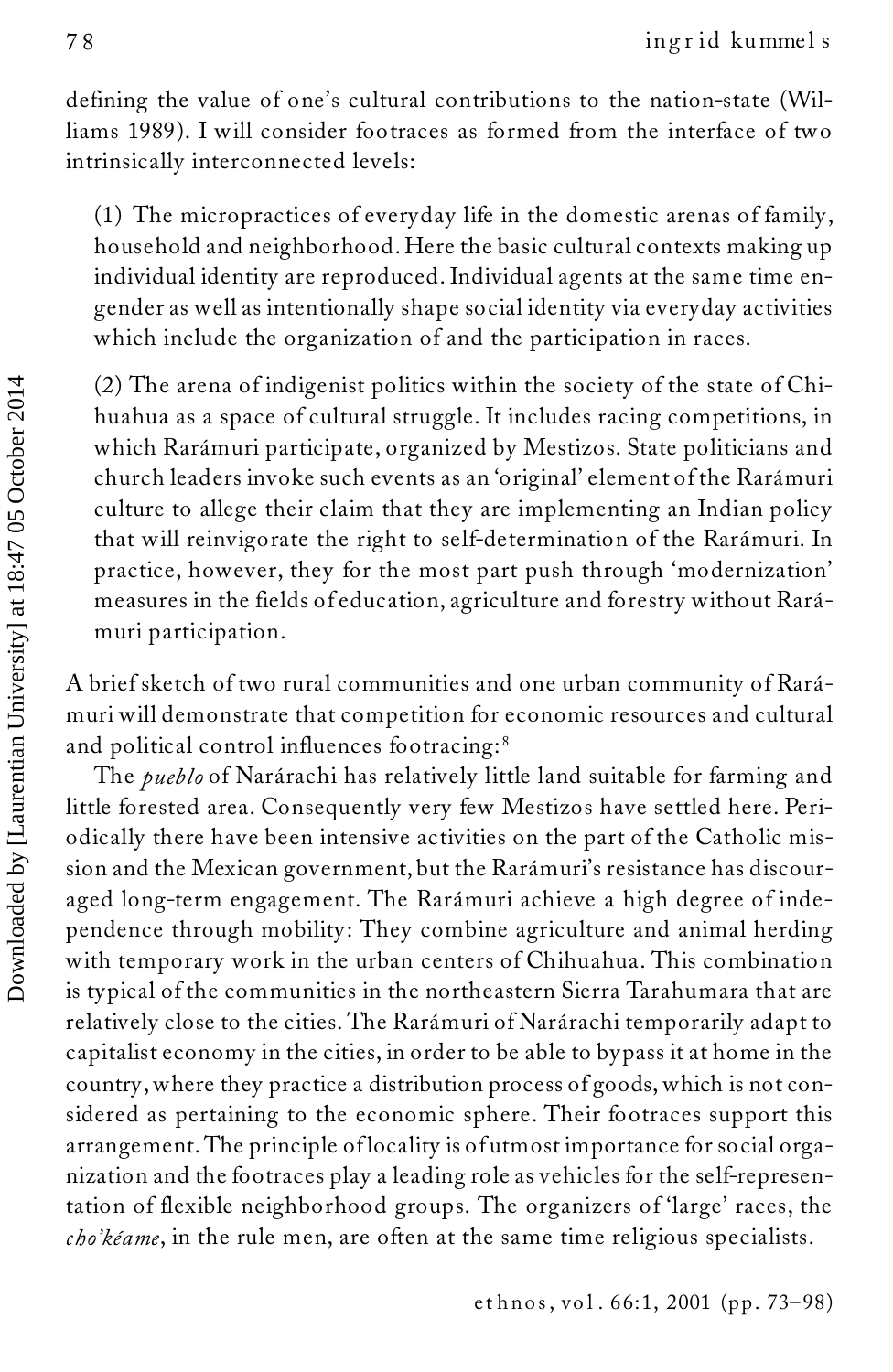## *Reflecting Diversity* 7 9

The *pueblo* of Norogachi in the central part of the Sierra Tarahumara is the community in which Catholic groups, among them the Jesuits, were most continuously active. This encouraged the influx of Mestizos and the mesti zoization of Rarámuri. Mestizos now make up roughly 40 percent of this *pueblo*. Their mode of production, based on the exploitation of the forest resources as well as stockraising, has led to scarcity of land among the Rarámuri. The Rarámuri of this community are less mobile and combine farming with wage labor in the community. The Rarámuri's cultural orientation toward the mission has also promoted wage labor and free-market principles within the Rará muri economy. A minority of mission school-educated Rarámuri constitute a culturally differentiated subgroup called *civilizados* by Mestizos. They are today influential in organizing the races, which are less frequently staged here than in Narárachi. *Civilizados* try to assert their cultural influence and improve their economic standing *vis-à-vis* the majority group of 'traditional' Rarámuri.

One relatively recent phenomenon is communities of Rarámuri located in the urban centers of Chihuahua. Several thousand Rarámuri today live in housing quarters specially built for them, as well as in dwellings and provisional shelters scattered within the state capital called *colonias* or *asentamientos*. Most of them earn a living from occasional wage labor, small-scale trade, and begging. Since the beginning of the 1990s, racing organized by urban Rarámuri has experienced an unexpected surge. Here the races are staged throughout the year and are attended both by permanently settled Rarámuri and by periodic migrant workers. Races in the city become relevant to the construction of a more self-consciously formed ethnic identity. One prevailing form of self-identification is based on proclaiming one's emotional ties with cultural practices regarded as 'traditional' of the Tarahumara region, for exam ple footraces. This self-ascription is not identical to, but compatible with, the rigid ethnic code implemented by the state. Women, who have a dominant economic standing in the urban Rarámuri communities, prevail in organizing and participating in racing events. muri economiy. A minority of mission school-educated Narianuri constitute a<br>
coluncily differentiated subgroup called *civilizadas* by Mestizos. They are today<br>
influential in organizing the races, which are less frequent

#### **The Principle of the Races**

The following principle is the same in all three communities: the runners are expected to show less speed than endurance. Therefore, as a rule, the distance to be run should be as long as possible and the losers often have to give up before reaching the finish line. Rarámuri children run distances between 10 and 30 kilometers. The women's races, *rowema*, cover distances of 60 to 100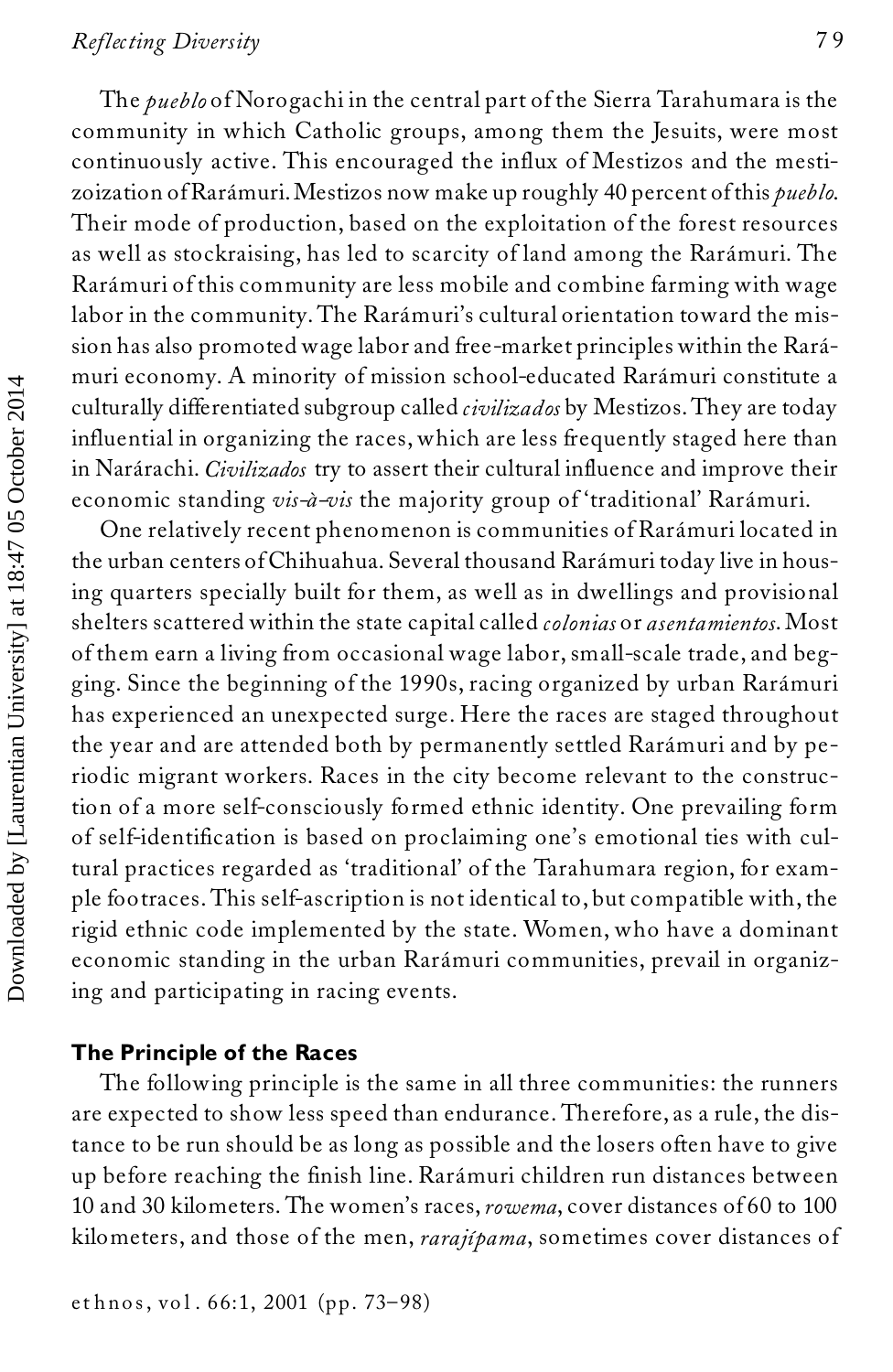150 kilometers and more.<sup>9</sup> Runners and organizers agree at the beginning of the race upon how many times participants must cover a circular or figure eight-shaped racing course.

Dexterity likewise plays an important role. Women racers throw a ring of twisted fiber using a curved stick and men flip a wooden ball with their feet as they run. Generally two or more runners form a team to accomplish these tasks jointly. If the hoop or ball should fall into a crevice or the like, the run ner's party is at a disadvantage. Thus luck is also instrumental in determining the outcome of a race, a condition which endows the races with the character of games of chance. The Rarámuri seize this as an opportunity for gam bling. *Cho'kéame* or racing managers are central persons who invite people of their community to support their teams and mediate the wagers. At large races participants bet considerable quantities of cash, clothing, and domestic animals on their runners. At large races that usually extend into the night, supporters carry torches of resinous pinewood to illuminate the course and urge their favorite on with shouts of encouragement. The Rarámuri races constitute one of the rare athletic events where the 'spectators' run along with the racers, displaying in this way noteworthy athletic abilities themselves.

## **The Narárachi Footraces**

Rikubichi lies quite idyllically on the upper course of a river at an altitude of roughly 2,000 meters. Rarámuri dwell here in a dispersed settlement pattern: Farmsteads are established wherever agricultural plots can be found. Men, women, and children temporarily work in the closest cities, in this way providing their families with money for cloth, tools, coffee, and, when har vests fail, to purchase maize. The goods acquired in town are also wagered during racing events. The prospect of winning a wager is the primary incentive that motivates a surprising number of people in almost all age groups to challenge a matching opponent to a race. A woman in Rikubichi hardly finishes sewing her new skirt when a neighbor will urge her to compete with her and wager it in a 'small' race. Thus successful runners and wagerers have no need to journey to a town to acquire certain articles. This is one reason why the inhabitants of Rikubichi rarely resort to the *pueblo*-center of Narárachi with its stores situated at a distance of three to four hours on foot. Quite a few boys do attend the government boarding school there, although most only do this irregularly during a period of two to three years. Rarámuri-style For different schoolers are not a sport of the schooler and process are the school of the school of the school of the school of the school of the school of the school of the school of the school of the school of the schoo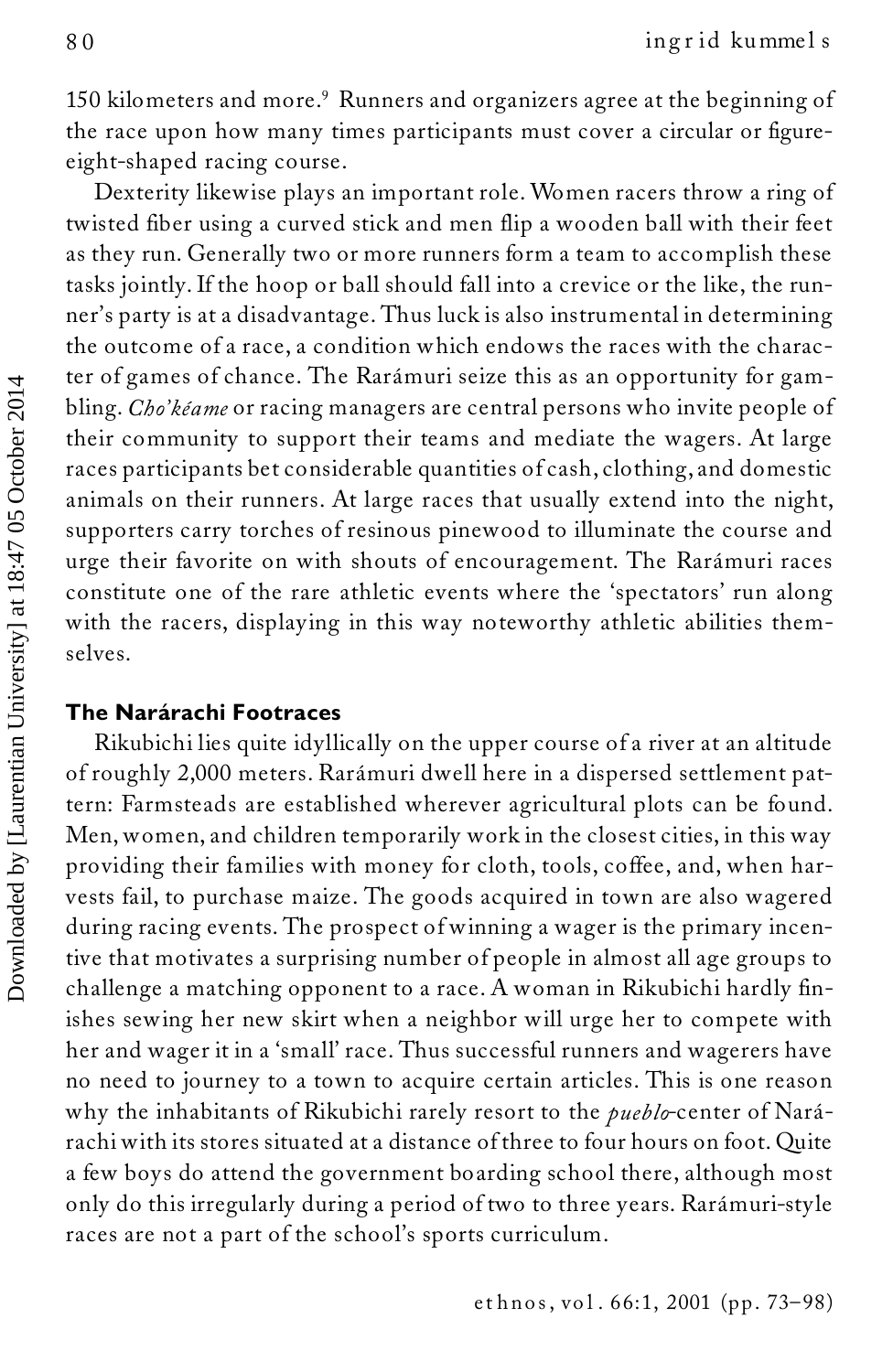It is not only the circumstances of everyday life that make many people excellent long-distance runners. Children, who walk many kilometers per day on mountainous terrain herding livestock, are also explicitly taught the virtues of 'being resistant', *iwera*, and 'being swift', *warine*. Parents, who are generally quite indulgent, may at times respond unusually harshly to their children who have lost a race by cutting off their hair on the spot as punishment.<sup>10</sup>

Once the first small race has been run, the inhabitants of the winning and the defeated household unite and together with their best male or female run ner, they challenge neighboring households. Neighborhood alliances forged in this way are gradually enlarged by means of repeated mergers. Irigoyen Rascón and Palma Batista (1985:85) were the first to refer to this as a 'con glomerative pattern.'<sup>11</sup> If a runner proves to be particularly good, his team of supporters will expand at an especially rapid pace. For the Rarámuri the ideal case is when shortly before the maize harvest major races are staged that pit the inhabitants of two *pueblos* or larger territorial units against one another.

Hence it is in connection with the footracing system that the Rarámuri form their largest social units. There are few other events that lead to com parable social units. They are related to the center-oriented territorial-political systems initially introduced by the Jesuits in the colonial epoch and continued by the Mexican state after independence. The various levels of social organization and their interlinkages will be considered below to establish the significance of the system of racing for group alignment.

## *The Principle of Locality and Levels of Social Interaction in Narárachi*

The household is the basic economic and social unit. Household mem bers express emotional closeness by addressing each other with bilateral kinship terms. A household, however, is by no means constituted exclusively on the basis of marriage and procreation. By establishing ritual kinship ties with friends and through adoption, the Rarámuri seek to concentrate land and to assemble the farmhands that are needed to cultivate it.

In contrast, the members of neighboring households —even those including close consanguineal kin-are described by territorial terms. They connote a spatial-social distance that stands in contrast to the kinship idiom. The competition and the alliances between neighbors and neighborhood groups form the focal point of the footracing system. Its lowest level, the first small races, characteristically witnesses two neighboring households pitted against one another. When they discuss the potential winner or loser, Rarámuri al ways refer to their party as the inhabitants of a place. Spatial orientation fol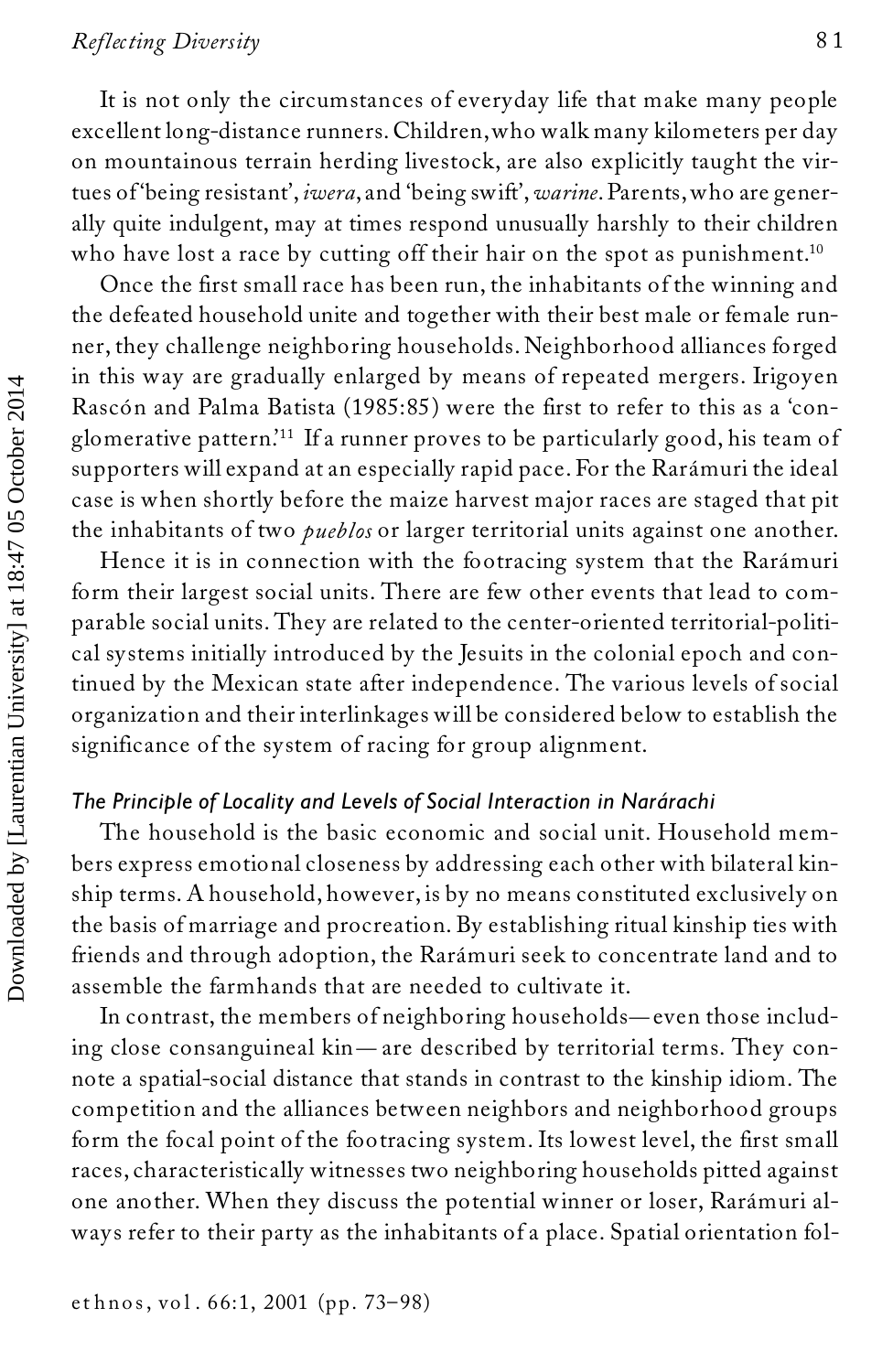lows either the flow of rivers or the inclination of the terrain. The composition of neighborhood groups, identified by a toponym, is in fact negotiated via the racing system. Besides racing, other networks through which food, prestige goods, labor, and religious activities are exchanged also serve to con nect households in Rikubichi.

The flexibility of these diffuse structures contrasts with the *pueblo* system introduced by the Jesuits. The households as a result see themselves as belonging to a given community, a *pobora* (from Spanish *pueblo*), with a church at its center. At the beginning of the 20th century, the Jesuits still tried to impose their economic and religious discipline with the aid of right-hand men which they entrusted with the cargo of *gobernador*. The *gobernador* offices in Narárachi continue to have functions that are judicial and centralist-political in nature, but today they are controlled by Rarámuri. The *pueblo* officials ensure that up to one hundred persons find their way into the *pueblo* center on the occasion of church fiestas. Beginning in 1920, the state government organized the mission *pueblos* into collective *ejidos* as part of the agrarian reform pro gram of the Mexican Revolution, installing a new political organization, the *comisariado ejidal*. The *comisariado*'s main task is to facilitate the exploitation of the *ejido*'s forest resources by private and public sector companies. It pro vided for a joint political representation for Rarámuri and Mestizos in contrast to the older system of *pueblo* offices reserved to Rarámuri. their economic and religious discipling<br>they entrusted with the cargo of gob<br>rachi continue to have functions tha<br>nature, but today they are controlled<br>that up to one hundred persons find<br>occasion of church fiestas. Begin

The few Mestizos who live in Narárachi are descendants of Rarámuri who have assimilated to Mestizo ways as a consequence of mission school education. They define themselves as Mestizos. They dedicate themselves to farming and small-scale commerce for a living and do not participate in the redistribution networks of the Rarámuri. Ethnic discourse is not very salient in the community. The Rarámuri state that these Mestizos could be classified as Rarámuri because of their Rarámuri descent. They are only Mestizos because 'they do not want to be Rarámuri'. In contrast, they may deny a Rarámuri identity to some Rarámuri from other communities, for example to several *civilizados* from Norogachi and Rarámuri living in the cities, on account of their adoption of a Mestizo lifestyle and habitus.

A minority of Rarámuri who are school-educated and experienced in wage labor have preferential access to the *ejido* offices and now exert influence on issues that in former times more exclusively controlled the *gobernadores*. In addition, since the racing system leads to the constitution of large neighbor hood groups, races can influence appointments to the *gobernador* office as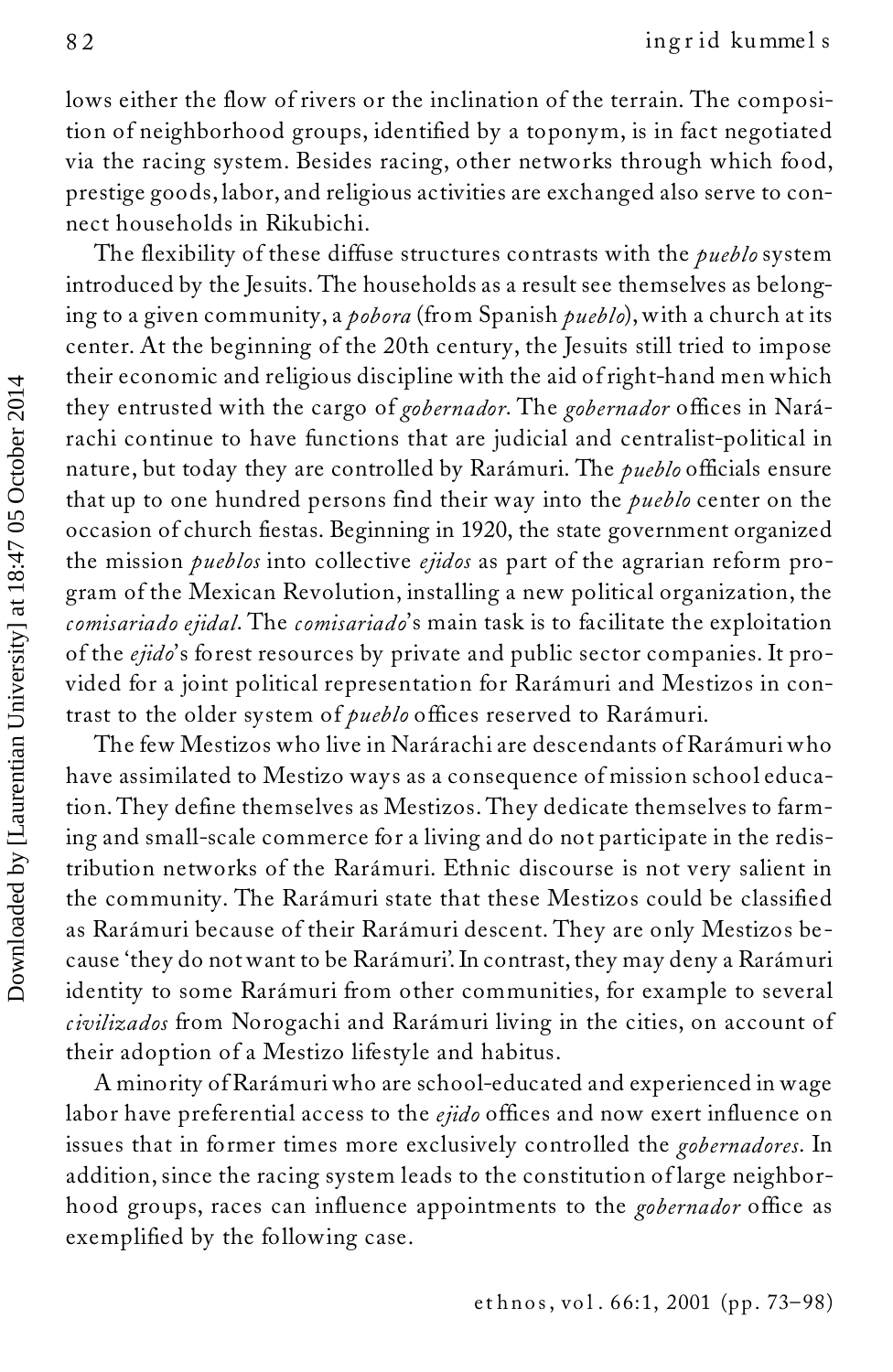#### *The Rikubichi vs. Sarabichi Footrace*

While any adult can organize smaller races, only experienced specialists are in the position to stage major races that bring together households from great distances across the region. Only men perform this function in Narárachi. San Juan, in his mid-fifties, is a *cho'kéame* or racing manager who lives in Rikubichi.

Beginning in March (1992), San Juan concentrated on finding the 'right' runner for a major men's race, ideally someone who has proven his worth but is not widely known for his prowess as a runner. He organized and attended minor races. San Juan then coached his runner by furnishing him with the support of *bakánowa*, a medicinal plant and deity. *Bakánowa* healers rank below the peyote healers, who in Narárachi often also assume the political offices in the *ejido.* Peyote and *bakánowa* are known for their ability to pro mote good luck in games. Since all large races are, in the end, decided by supernatural means and powers, the *cho'kéame* are also religious specialists. The Rarámuri emphasize that special training for running ability is not part of the coaching. Runners, though, do practice by participating in small races and the issue of whether they train privately is controversial (see below).

In May of 1992, San Juan challenged a *cho'kéame* from a region two hours on foot down the river. San Juan and the others from Rikubichi had no dayto-day contact with these people, but were accustomed to inviting them now and then to major household drinking parties. Both of the *cho'kéame* then tried to convince supporters of their runner's certain victory. While the *cho'ké ame* are expected to choose their supporters from contiguous households, they often will leave a certain household out within this region because of a quarrel or include a more distant household on grounds of friendship ties. Since such invitations are an indicator of the prestige that a person enjoys, the Rarámuri are highly concerned about whether they are invited. As a rule the *cho'kéame* and their helpers formally call for bets a few hours before the race, and so it is only then that the final makeup of supporter groups takes shape. When this race finally took place at the end of August, San Juan's party, the *Rikubíi* or 'inhabitants of Rikubichi', included some twenty households from up the river, while the opponent's party, the 'inhabitants of Sarabichi', came primarily from the opposite direction down the river. 'Rikubichi', which at that time generally was used to refer to a group of three households, thus expanded to constitute a major portion of the *pueblo.*<sup>12</sup> Rikubichi is an im portant term of self-identification, as is also highlighted by the fact that Rará muri living in this neighborhood group use it as a last name, changing it when they shift their main residence.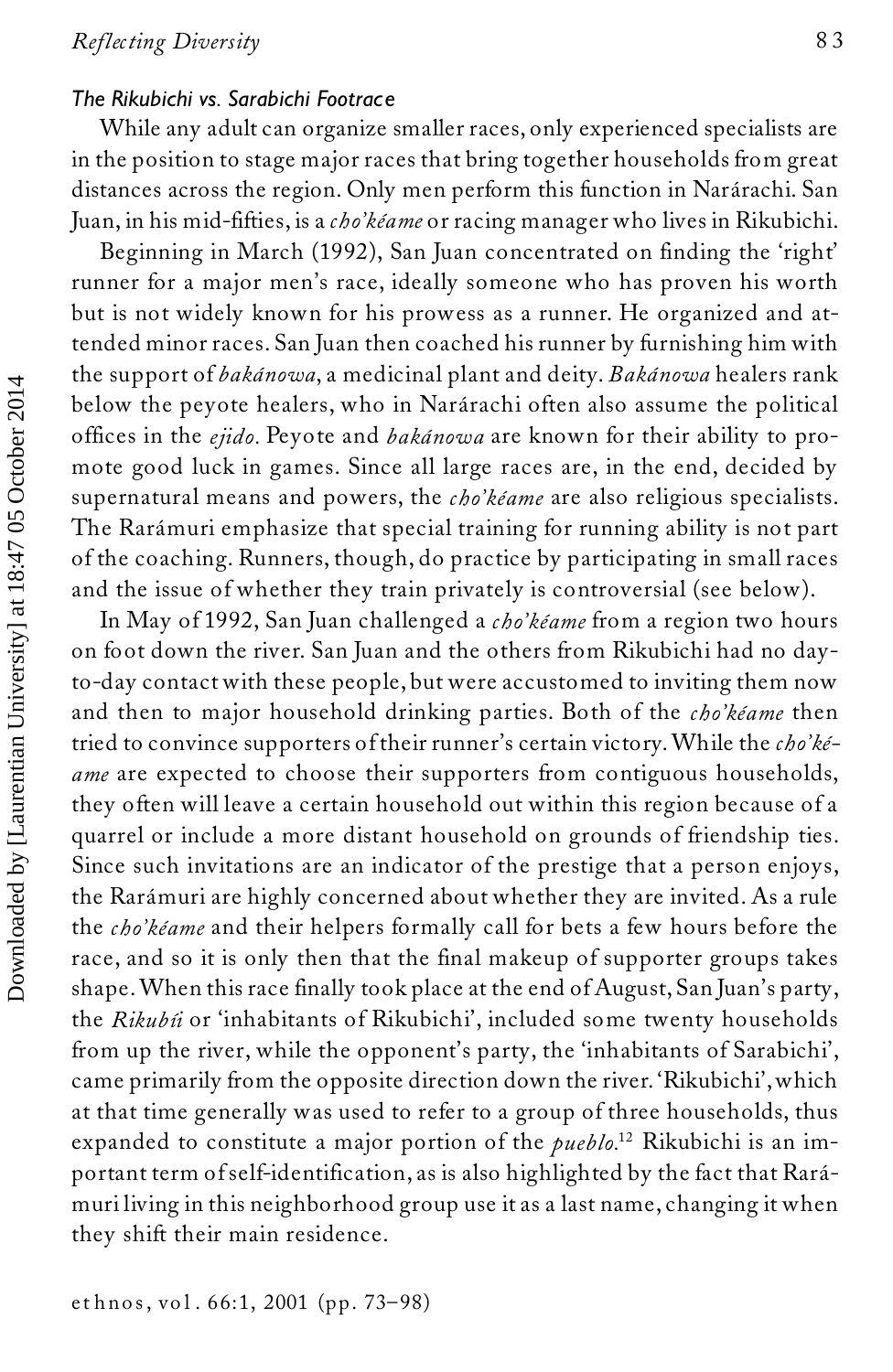At the venue—a pine-covered plateau —supporters of the rival parties dis played a routine antagonism by camping out of sight of one another. Only the *cho'kéame* and their helpers met halfway between the groups to exchange wagers which consist mainly of skirts, glass beads, fabrics, hand-woven belts, and money. A routine demonstration of the rivalry between the parties was an angry exchange of words to abstain from cheating just before the race started at dusk. As the runners started off all spectators gathered. All told, they were some two hundred persons, which is an impressive number considering that seldom more than one hundred people ever attend a church fiesta in *pueblo* Norogachi. Neither of the runners pulled ahead during two rounds. As day was about to break, and after running over roughly 100 kilo meters in total, the runner of the 'inhabitants of Sarabichi' won the race.

Since their material losses were considerable, the inhabitants of Rikubichi did not join the winners in organizing an even bigger event against a neigh boring region this time. As mentioned earlier, for the Rarámuri the ideal case is when major races are staged that pit the inhabitants of two *pueblos* against one another shortly before the maize harvest. The territory inhabited by a party of this sort need not necessarily coincide with the *pueblo*introduced by the Jesuits and occasionally extends beyond this *pueblo*'s territory. The term of self-reference *Narari*, 'inhabitants of Narárachi', has therefore a wider se mantic scope than one might suspect.

This particular race had long-range consequences. The following year a comparably large race was held during the same season between similarly com posed parties. San Juan died in March of 1993 so the inhabitants of Rikubichi turned to a *cho'kéame* inexperienced in big races. They again lost, but this time they accused their opponents of fraud. They claimed the rival runner was able to overtake in the last round, only by sneaking a new ball into the race. The hostilities reached their peak when the rival *cho'kéame* was rudely sent home upon his arrival at a drinking party in Rikubichi. This was an unusual rebuff in view of his position as a renowned healer. Heat in *pueblo* Notorgachi. Neither of the runners pulled abead during two amends and the publishing or roughly 100 kilometers in total, the runner of the 'inhabitants of Sarabichi' won the race. Since their material loo

The dispute gradually effected a change in the neighborhood group of Ri kubichi. The members of the three households of Rikubichi allied with two more neighboring households and together sought closer cooperation with the people who live up the river toward the neighboring *pueblo* of Pahuichique. In 1992, they still had entertained close contacts with people from down the river, who likewise belong to the *pueblo* of Narárachi. Because of the deterioration of relationships the *gobernador*, who came from Rikubichi, neglected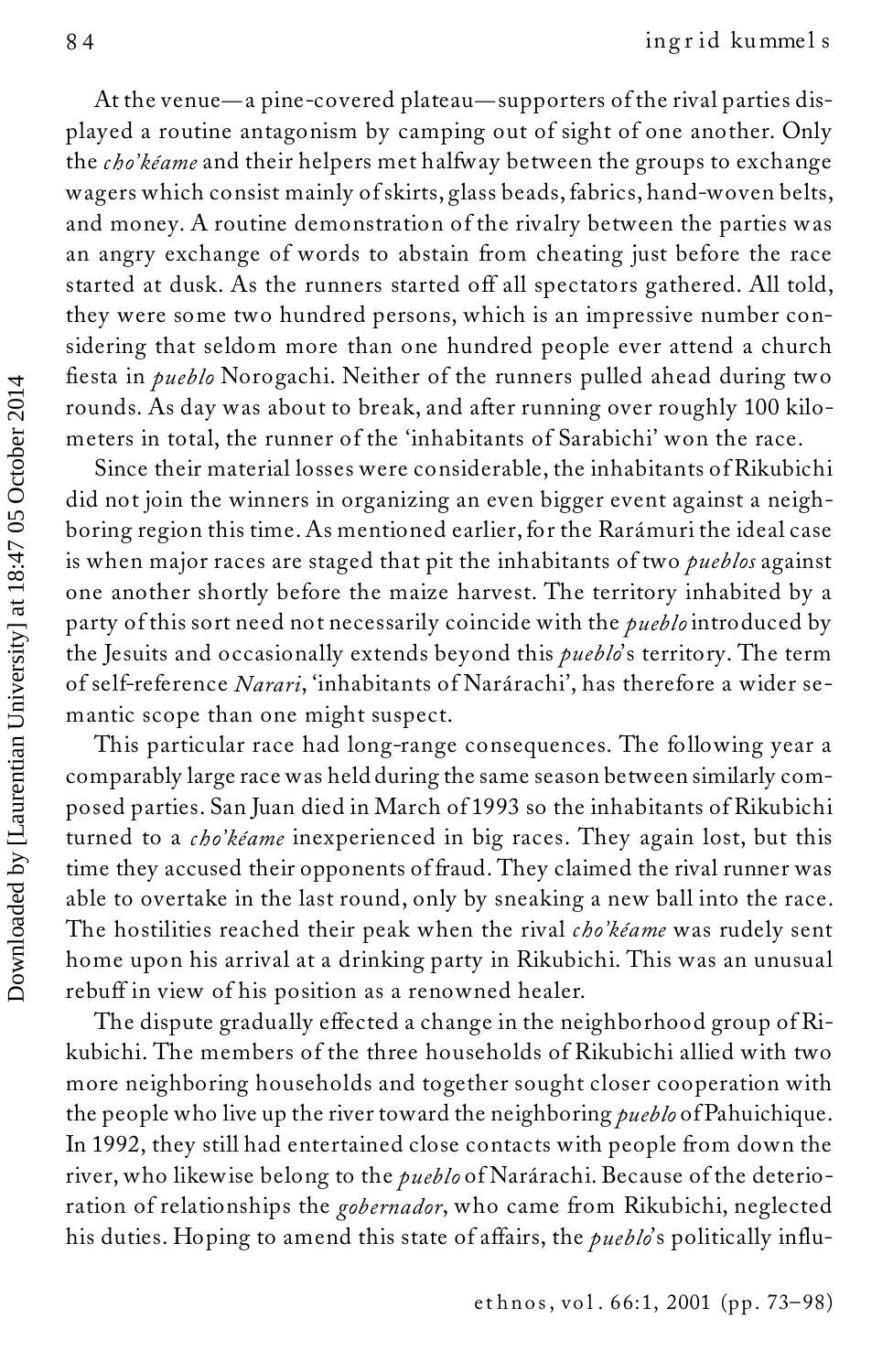ential men in an election held in May of 1994 seized the occasion to replace this *gobernador* with a person who lived closer to the center of the *pueblo*. During my stay between 1993 and 1994, the Rarámuri of Narárachi therefore understood Rikubichi as the unit of these five households oriented to ward *pueblo* Pahuichique— a substantial change in its make-up.

#### **The Norogachi Footraces**

Kabórachi, a day's journey from Rikubichi, belongs to the *pueblo* of Noro gachi. Footraces here are organized less often than in earlier times, as I have observed since the early 1980s. Some of the elders point to the school as the reason why runners with stamina are lacking. The children who attend the mission boarding-school scarcely have an opportunity to run, since they do not herd the household's goats. Yet running is indeed kept up at the mission school. It dons the garb of the 'traditional' in that the children use stick, hoop, and wooden ball as running utensils. But instead of upholding gambling, which is linked to the principle of luck, the principle of individual merit is encouraged. The victor is rewarded by the teacher with a ball-point pen, for instance. Also, the pupils run over level ground, covering shorter distances of the type usual in national athletic events.

In the late 19th century an important number of Mestizos moved into Norogachi because it played a key role for provision and transportation of important mining centers. Some of them married local Rarámuri women. Their descendants mainly assumed a Mestizo identity, though a minority opted for a Rarámuri identity. This corresponded to a choice of different economic strategies. Mestizos are market-oriented entrepreneurs and live from farming, stockraising and the exploitation of forest resources. Rich Mestizos have usurped Indian land and thus have caused the shortage of land in the territory, which is now settled mainly by Rarámuri. The basis of the Rarámuri's economy is farming in combination with occasional wage labor for Mestizo *patrones*, the mission, or in the *ejido*-owned sawmill. Wage labor is prompted by the values imparted at school. One third of the children from Kabórachi attend school regularly, for a period of four to six years.

Large races are commonly held on Sundays, close to the Norogachi *pueblo* center along the airstrip. Not infrequently they are incited by well-to-do Mestizos. Some of these Mestizo racing enthusiasts 'buy' a race result by secretly bribing a well-known runner so that he will intentionally lose while betting on his contestant. They regard cheating the Rarámuri of their wagers as a pecca dillo since by nature Rarámuri are held incapable of keeping their money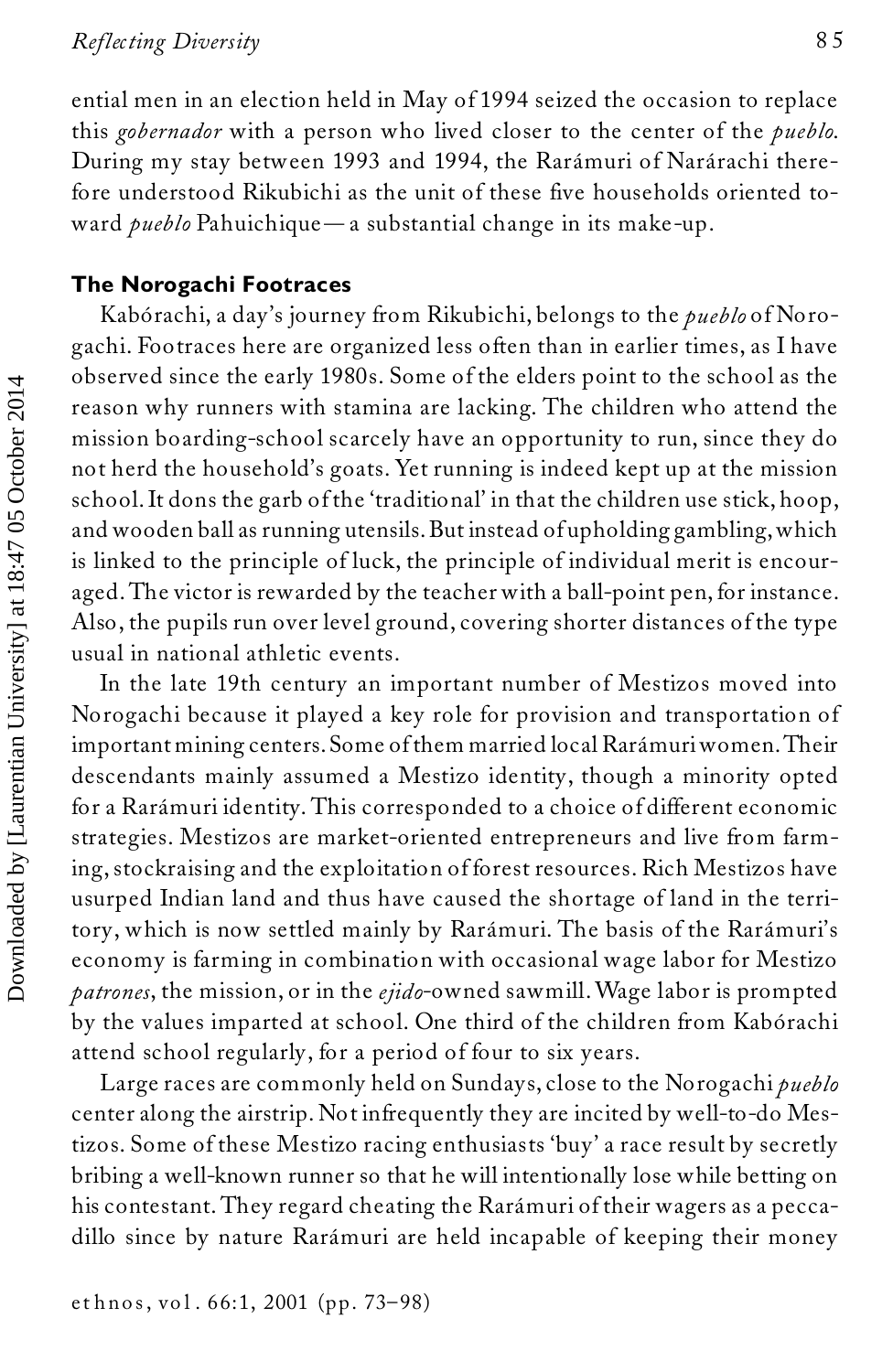together. The Rarámuri of Kabórachi rarely organize races, preferring instead merely to place bets.

In contrast to Narárachi, the racing culture here does not display a 'con glomerative pattern' that includes a series of small races followed by large ones with mergers of growing betting parties. The races also do not influence the composition of neighborhood groups. Interethnic conflicts over land pro vide for more sharply-defined, permanent boundaries. Kabórachi, a series of *ranchos* with 40 households, for instance, is clearly delimited by Mestizo farms to the south. Interestingly the *gobernadores* in Norogachi have less influence in settling land-inheritance issues than in Narárachi. In Norogachi the political systems of *pueblo* and *ejido* are not closely intertwined but are instead marked by an ethnic cleavage. Owing to their literacy skills, school-educated Rará muri play a more important role in settling interethnic land conflicts than the *gobernadores* acting as informal middlemen.

The group of school-educated Rarámuri who, in ideological terms, are close to the mission, are called *civilizados* by Mestizos. Opposite them stand the majority group of 'traditional' Rarámuri, who remain ideologically aloof from the missionaries.<sup>13</sup> Both Rarámuri groups view the Mestizos as invaders of their original land and question their moral values. They are, however, split on many concerns, including school education and healing concepts. The *civilizados* take issue motivated by their self-image as 'true' Rarámuri. Their opinion is that traditional customs have been adulterated in the course of the imposed communal life with Mestizos. They feel themselves as more empowered than 'traditional' Rarámuri to stop the deterioration of such customs.

For this reason *civilizados* get involved in long-distance races that the Rarámuri call *maratón* and are organized by Mestizos.<sup>14</sup> From the Rarámuri's perspective the characteristic features of a *maratón* are that they are conduct ed without a wooden ball, cover a (relatively) short distance, and require the organizer to place prize money on the winner. *Maratón* run by Rarámuri take place when the mission dedicates a new medical station, the radio station of the National Indian Institute celebrates an anniversary, or a new governor of the state of Chihuahua assumes his office.

Joaquín Castillo from Norogachi-he now lives in Guachochi, a small Mestizo town in the Tarahumara — is a central figure in organizing events of this type. He has graduated from a mission secondary school. His talent as a mid dleman paved Joaquín's way to a career in the field of Indian policy. Officially, he is often conceded no more than the job of translator. Unofficially, how ever, he is a person of considerable influence in staging cultural and political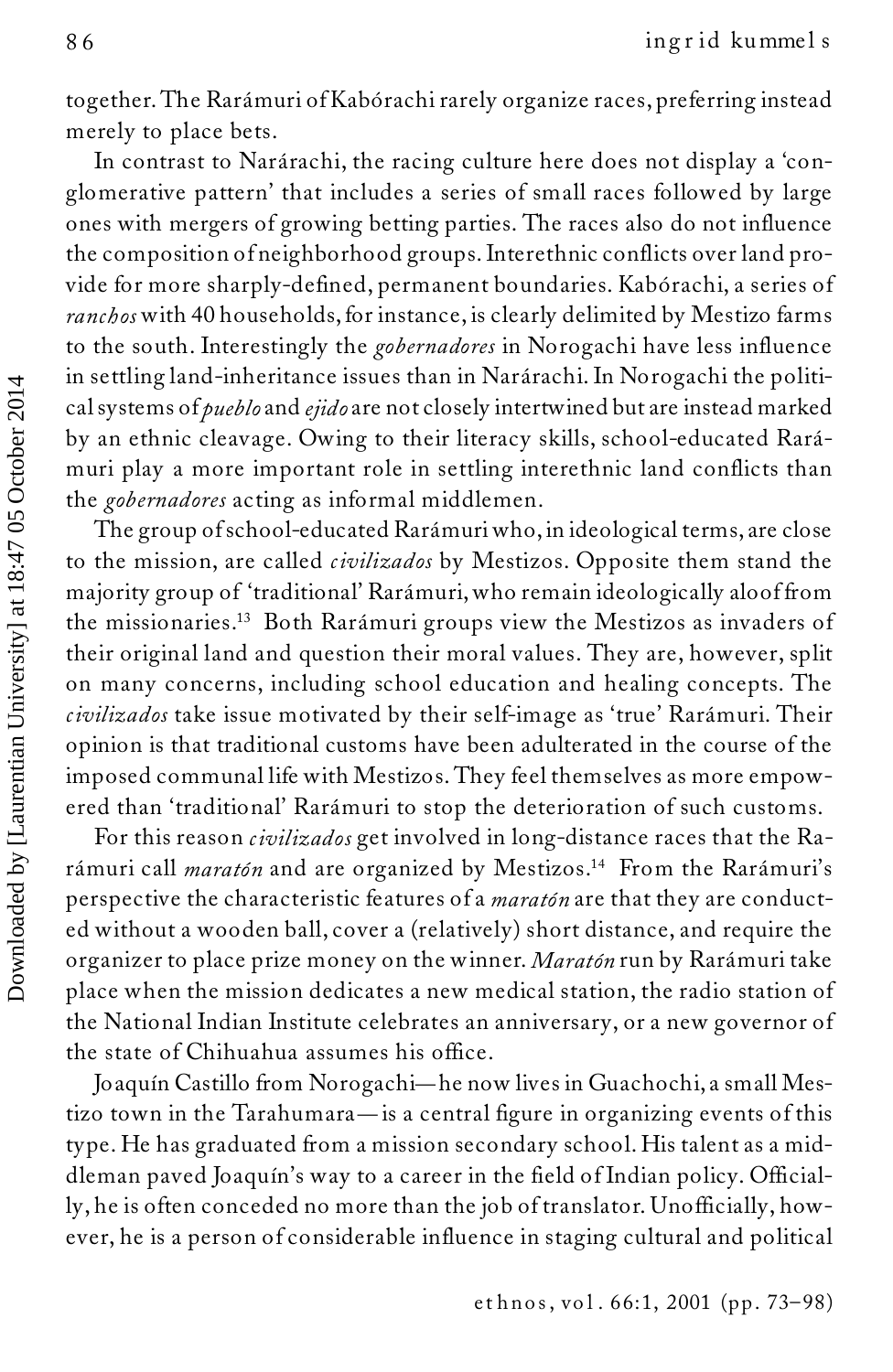## *Reflecting Diversity* 8 7

events. For example, it was Joaquín who in 1992 supported the pr i candidate for the governorship of the state of Chihuahua during his election campaign by honoring him, in a rally, with a staff of office characteristic of the Rará muri *gobernadores. Civilizados* like Joaquín also play an important role as translators and mediators for the Jesuits, a factor that encourages them to retain a Rarámuri identity, though they could easily assume a Mestizo identity like the Mestizos of Narárachi who are descendants of Rarámuri. *Civilizados* from Norogachi classify these Mestizos as Rarámuri *civilizados*, because they have a similar cultural background and orientation.

When organizing a *maratón*, Joaquín is forced to rely on his younger brother's help. Martín, who lives in Kabórachi, is still in touch with good runners from the hinterland like the region of Rikubichi (see above). In order to encourage participation, Martín is pressed to offer spectators the prospect of a steer being slaughtered at the venue and the promise that they will be picked up by truck and returned home on the same day. Some Rarámuri of Rikubichi are quite fond of such events because they have an opportunity to display their superiority over the Mestizos. They enjoy it when the politicians and church dignitaries honored by such a *maratón* extend their recognition to the runners — particularly when the cameras of the press are focused on them.

Such *maratón* have probably influenced the contents of the Rarámuri-style racing events ever since the 1920s. In the late 1920s, long-distance races were enjoying extraordinary popularity throughout the world and Rarámuri run ners participated in racing competitions in the United States. A flurry of excitement over the Indian runners broke out in Chihuahua's Mestizo society. Inhabitants of the border towns Ciudad Juárez and El Paso founded a 'Tara humara Olympic Committee' striving for the introduction of a 100-kilometer competition at the Olympic Games (*El Correo de Chihuahua*, 9.4.1927). Mexican anthropologist Carlos Basauri was involved in organizing a test run covering this distance. Two Rarámuri, Aurelio Terrazas and José Torres, represented Mexico in the Olympic marathon in Amsterdam in 1928 (Nabokov 1981:185). Although they disappointed, even Mexicans in the United States suddenly took pride in the Rarámuri. Hank López (1974:58), who experi enced a long-distance race between four Rarámuri and the legendary Fin nish runner Paavo Nurmi in Los Angeles, relates that this event motivated him to claim Rarámuri, instead of Aztecs, Mayans and Zapotecs, as his Indian ancestors.

This appropriation of Rarámuri footraces was accompanied by a new em phasis in northern Mestizo identity. Nowadays Mestizos in Chihuahua claim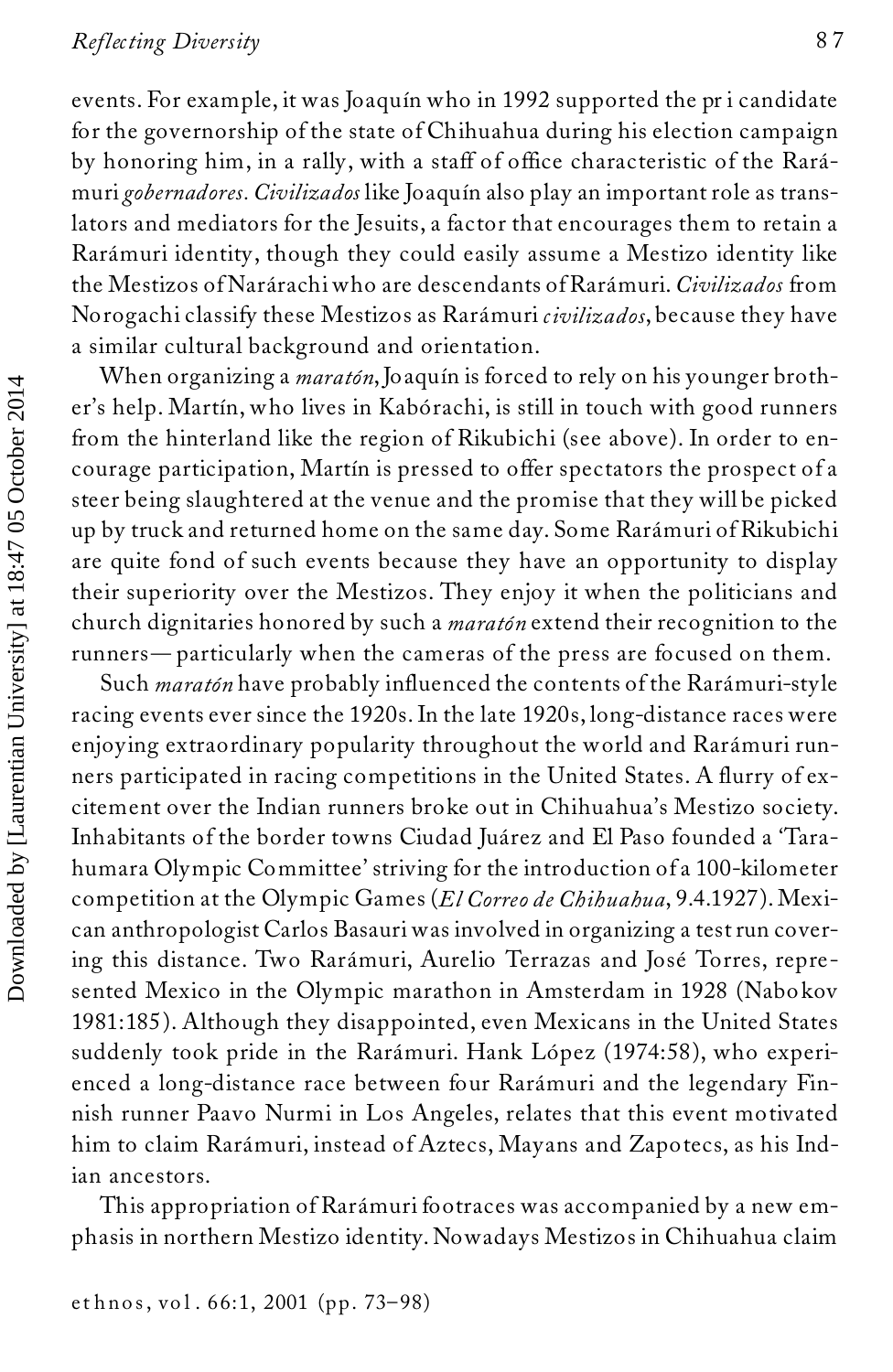the running prowess of 'their' Indians as part of a regional Chihuahuan identity. Mestizos especially take pride in Rarámuri runners since they at last tri umphed in an international competition in 1993. Several Rarámuri successfully participated in the 100-mile race at Leadville, Colorado, and fiftyfive year-old Victoriano Churo won the race with a 40-minute lead, outclassing the US athletes (Williams 1994).

I experienced how the outcome of the Leadville race also influenced racing competitions in Rikubichi. It was exhaustively discussed weeks later at drinking parties. On the one hand, the inhabitants of Rikubichi expressed their admiration for the runners (besides Churo, two other Rarámuri had finished in second and fifth place) but not only for their athletic performance. They also claimed that the runners had been forced to run the better part of the way back home from the city of Chihuahua because the foreign organiz ers had not given them enough money. For the people of Rikubichi, the run ners had once again proven that people with endurance — i.e. Rarámuri were in no way reliant on the money of the *tiringo* (from Spanish *gringo*), whom they consider a subgroup of the Mestizos who inhabit the edge of the world. But on the other hand, they played down the performance of the victor, since, after all, he came from the *pueblo* of Panalachi and is therefore their rival when it comes to rural racing events. One *cho'kéame* subsequently un dertook efforts to organize a large race and challenged the victor of Leadville. Confidentially he told me that participants in 'western-style' races secretly train the way Mestizo runners do and are convinced that this will help them to win at home as well. And this he intended to debunk publicly in a race run Rarámuri-style. In the months following, several foot-races were held in which one of the runners with experience in the United States competed against a local talent-with equal outcomes. Thus participation in an international sporting event gave rise to a regular racing fever throughout part of the countryside. their admit ation of the runners (besides Churo, wo other Karárum had thromateles<br>  $\frac{1}{2}$  the way back home from the city of Chihuahua because the foreign or practice crisis that the runners had been forced to run the

#### **The Urban Racing Boom**

Those wishing to experience an Indian-style footrace have the best chance to do so in the city of Chihuahua. Rarámuri stage races throughout the entire year. The races at first sight strikingly resemble those organized in the country. City dwellers, nevertheless, have conveyed a new social significance to the races.

Rarámuri already organized footraces in the city of Chihuahua on a regular basis at the beginning of the 20th century. Men from communities in the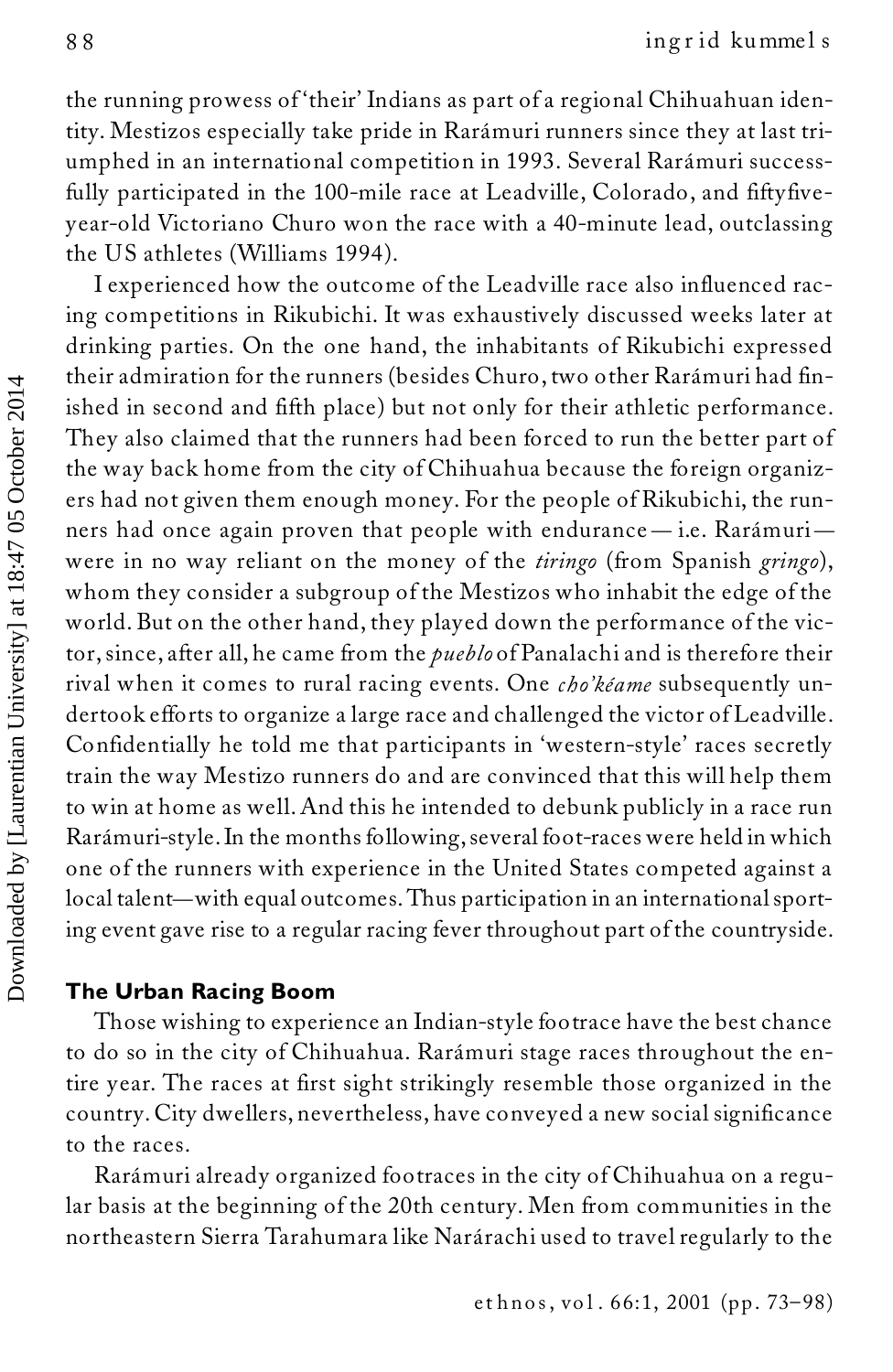cities to sell medicinal herbs to Mestizos or to ask for *kórima*, a term which means both an 'offering' and 'to ask for a gift'. Rarámuri households with ade quate supplies are expected to give supplicants *kórima*, a gift of maize. In the cities, Rarámuri transferred this concept to the Mestizos and received left over food from them and sometimes reciprocated it with work. Rarámuri met in the dry river bed to organize races as an alternative to the Sunday visits to the *pueblo* center and to household drinking parties back in the country.

The beginning of the 1990s saw a boom in urban racing. This was associated with the higher visibility of Rarámuri visitors starting in the mid-1980s since especially women and children were now starting to practice a new, more rewarding form of *kórima*-begging.<sup>15</sup> At busy intersections, they would ask motorists for *kórima peso*, or a donation of money. The Mestizo population then began to view the Rarámuri as migrants and as a problem. Indian affairs bureaucrats considered concentration into a housing project (*asentamiento*) as the most effective means of assimilating the migrants who had already settled permanently in town to a Mestizo way of life. A recently founded state agency of Indian affairs, the *Coordinación Estatal de la Tarahumara* initiated the building of Colonia Tarahumara in 1992.<sup>16</sup> Most of its inhabitants are increasingly emphasizing their cultural identity as Rarámuri giving rise to a new Rarámuri community, a development bureaucrats did not foresee.

Viewpoints as to what constitutes Rarámuri-ness are changing dynamically in the urban milieu. This is related to the heterogeneous background of the inhabitants of Colonia Tarahumara, some 50 families. Those stemming from mission strongholds like Norogachi have usually attended elementary school (*primaria*). Some few Rarámuri who have graduated from school and hold regular better-paying jobs claimed a Rarámuri identity to secure access to a house in Colonia Tarahumara. In most other contexts, however, they identify as Mestizos and are accepted by Mestizos as such. The majority of the inhabitants of Colonia Tarahumara are opposed to this 'integrationist' faction. This applies to persons coming from a region with a high percentage of Rarámuri population, from *pueblo* Narárachi among others, and with less school education. *Kórima*-begging carried out by women and children is their basic economic activity, even though the Coordinación presses them to train in qualified jobs as seamstresses. some especially women and children were now starting to practice a new,<br>and more rewarding form of *kirima peso*, or a donation of money. The Mestizo popula-<br>tion then began to view the Rarámuria as imparts and as a probl

Soledad Batista, originally from Norogachi, is the leader of the larger 'anti mestizoization' faction in Colonia Tarahumara. She claims that those who have Rarámuri ancestors will remain Rarámuri and therefore 'must' acknowl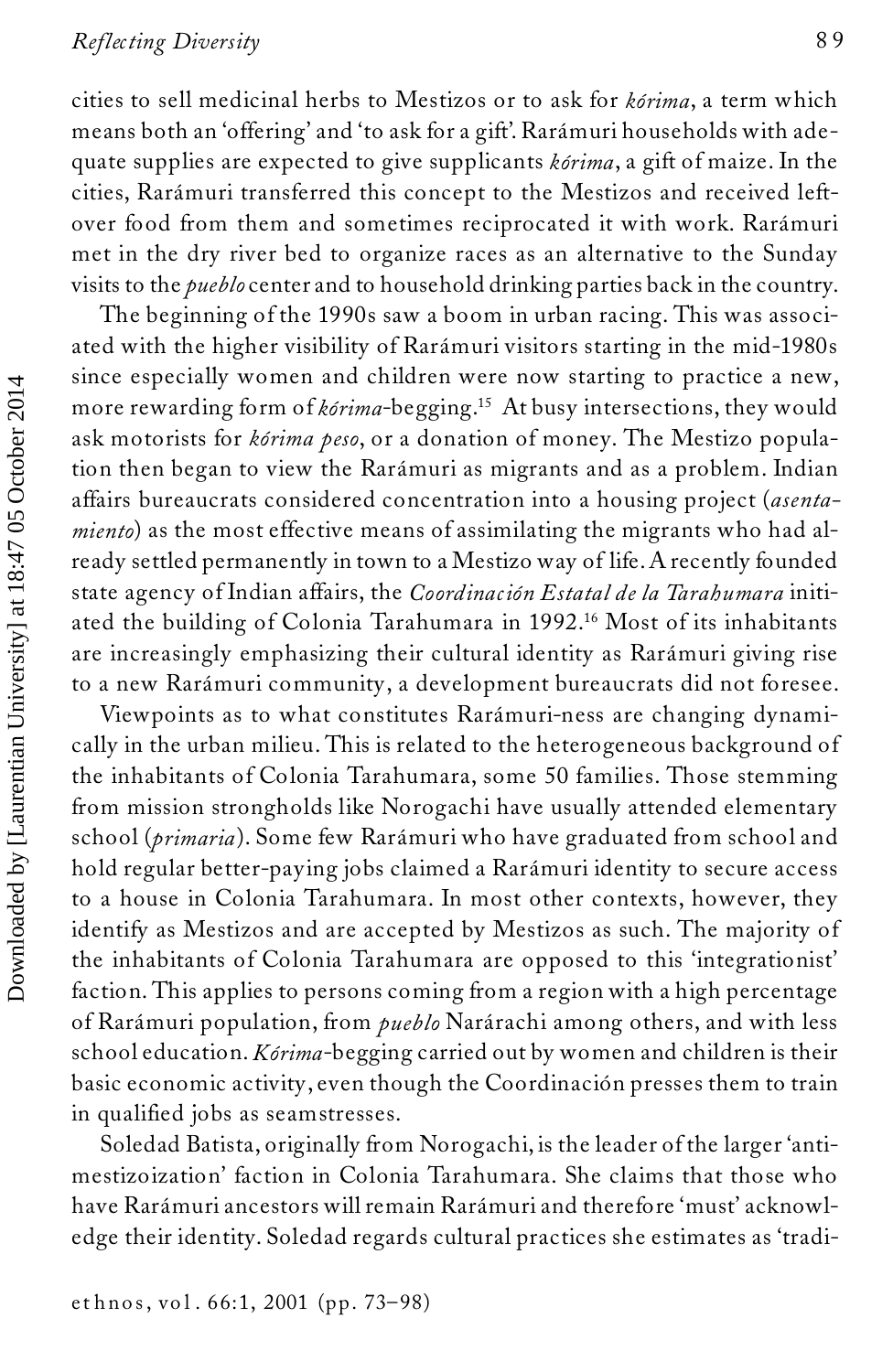tional' and authentic of the Tarahumara region, for example ceremonies, games and food, as essential elements of the identity of the urban Rarámuri, even though many of these customs cannot be practiced 'the way they should be' in the city. They nonetheless remain an indispensable part of their emotio nal cosmos. Soledad's perception of the 'Tarahumara' (she prefers the Spanish term) is different from that of the Mestizos, since she acknowledges having revaluated traditional culture and considers herself as an innovator. But her perception is compatible with the image the Mestizos have of the Tarahumara as a tribe with clear-cut social boundaries coterminous with cultural boundaries. Defining an ethnic community in this way, she has been successful in obtaining donations from Indian affairs institutions. Her role corresponds to that of the *lideres* of Mestizo quarters of town who, thanks to their connection to a political party, are able to procure benefits for their clientele. She assumed this role guided by a neighboring *lideresa* (Kummels 1996).

Factionalism in the Colonia Tarahumara soon created problems for representatives of the state and the church, and they gradually returned to central structures that had been used by the Jesuits in the colonial period, in order to secure their power. One of the means of doing this was to promote the 'traditional' system of *pueblo* authorities undermining the *lideresa* structure.

In this context it is noteworthy that the urban Rarámuri continue to orga nize footraces without any encouragement from Indian-affairs institutions, and indeed sometimes even in the face of their resistance. They associate their racing system with a non-egoistic relationship to goods that they contrast with greed, which they ascribe to Mestizo society. They also employ racing to reinforce community ties without need to recourse to a conspicu ous community leader. It therefore allows them to bypass factional conflicts as well as state and church intervention in their community affairs.

The majority of the women and some of the men of Colonia Tarahumara regularly organize small footraces on Sundays. As soon as the Jesuit priest he disapproves of the races because of the 'waste economy' they involve has finished celebrating mass, the preparations get underway. Luisa, who lives in a small settlement, has crossed town from one end to the other to organize a race as *cho'kéame* against her co-mother Anita from the Colonia Tarahumara. Their ten-year-old daughters are to compete. Luisa, who stems from Norogachi and now works as a maid in a Mestizo household, is very aware of the peculiarity of the city races. She remarks that each woman brings her own skirts to the rival party to be inspected and then picks them up again, but that in Noro gachi, even at small races, this is the *cho'kéame*'s job. Furthermore, the rival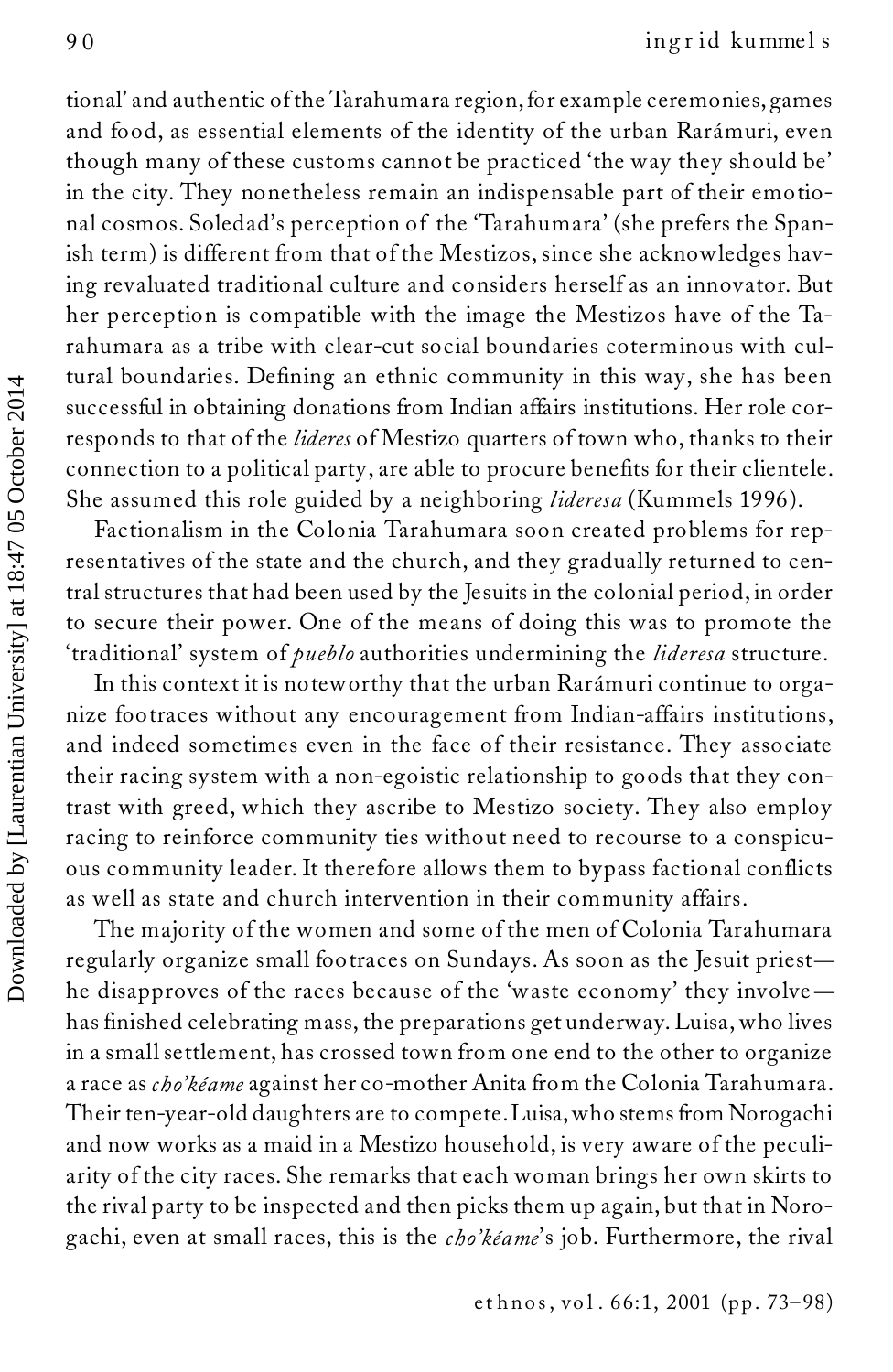#### *Reflecting Diversity* 91

parties sit only several meters apart. They have therefore dropped the larger spacing reflecting routine rivalry. What strikes me however, is that the two girls master the total distance of roughly thirty kilometers so well. As in the country, their mothers' encouragement is a decisive factor.

Major races are so popular that occasionally several of them are held on the same Sunday at different locations on the outskirts of town. One after noon I come across over one hundred people that have gathered in the midst of a bare hill along a dirt road. One group's *cho'kéame* is a woman about fifty years old, who lives in *pueblo* Narárachi and is in town only for a few weeks. Her supporters are residents of Colonia Tarahumara as well as other Rarámuri who live in a number of unplanned settlements on the north side of town. The rival group, likewise around fifty people, is mainly from 'El Oasis', the housing project in the western part of the city. The rival party's *cho'kéame*, a lanky young man wearing a cowboy hat and red-white checked shirt, was brought up in Chihuahua and is a permanent city resident. Both parties are made up of both periodic visitors and permanent urban Rarámuri.

The attire the runners wear is significant of an ethnic competition embodied in some of the urban races. One runner is dressed in an embroidered loincloth in addition to his polo shirt and headband. The rival party's runner, shirtless, is wearing gym shorts and a baseball cap. This assemblage of contrasting Rarámuri and Mestizo styleteam-apparel sometimes signals that an urban dweller competes against a visitor from the country or that the match is set up with the intention to compare racing techniques. Lorenzo, a former runner, also told me that when he moved from the *pueblo* of Samachique to the city about twenty years ago he decided to jog daily along the river carrying a heavily loaded backpack. This soon enabled him to win an urban footrace against a well-known rural runner.

Some church and government representatives have attempted to discour age the Rarámuri-style races, especially because they disapprove of the 'waste economy'. For several months, a state physical-education teacher tried to incite Rarámuri youths to adopt 'western-style' long-distance running. In an attitude characteristic of many Mestizos he stated that 'they should learn what a clean race is, because they have been corrupted by gambling and are guided only by their interest in winning. They have to grasp what sports are all about.' The 'clean race' was finally staged on a national holiday and promoted with the aid of prize money. Yet only a few of the youths and their parents took part. At the same time the Rarámuri-style races continued to be immensely popular.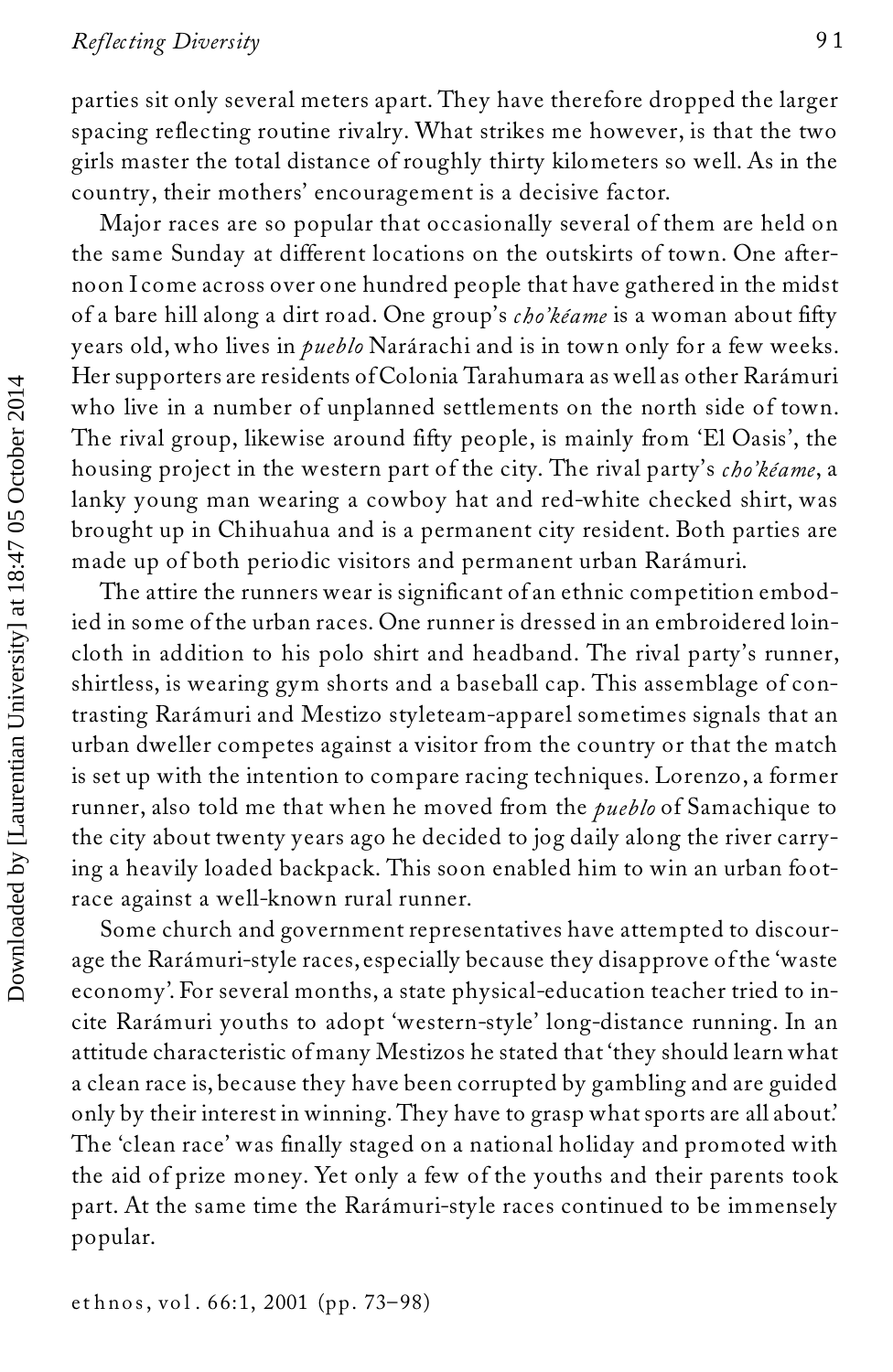#### **Conclusions**

Rarámuri footracing has hitherto been viewed as tied to one set of meanings or social values and thus as a uniform and rather static practice. It has implicitly been taken as a marker of an established, unchanging social identity as witnessed in onomastic identification of the Rarámuri as 'the footracers'. By taking a closer look at Rarámuri-style footracing, this paper indicates how Rarámuri 'culture' and ethnicity can be conceptualized in a way that avoids reification. Reification is implicitly conveyed by comparative studies that identify community or subgroup-based 'subcultural variants' with discrete entities (e.g., Weaver &Arrieta 1998:430). On the other hand, I conclude that the racing variants are not arbitrary transformations of a cultural practice, but grounded in microregionally varying social, historic and economic factors.

This article therefore seeks to make a contribution to the wider anthropological debate concerning the issue of the dual character of culture and soci ety addressed by Bentley (1987) and Eriksen (1991, 1993:57). Seeking to transcend the sterility of the primordialist/ instrumentalist dichotomy in the eth nicity debate, these scholars examine the microprocesses by which collectivities of interest and sentiment come into existence. Both question the degree of consciousness that is involved in the selection of goals or choice identified by instrumentalists as the motivating factor for ethnic identity and organization (see Banks 1996:43). Eriksen (1991:139) suggests that the values that one strives after are established through the 'immediate struggles' in the family and among close friends. Only then are they carried into the arena of institutional politics. As to the Rarámuri, cultural negotiations in such private are nas concern food consumption and exchange (Kummels 1996), ceremonies, as well as games, manifestations popularly regarded as intrinsically innocent and free from relations of domination. Footraces can be fashioned into a pow erful force for the negotiation of social identity at the level of institutional politics, because it is employed for such purposes at the household level. purity at the determination of the other hand, leconduct that the discussion of a cultural practice, but grounded in microregionally varying social, historic and economic factors.<br>
This arise the reference sects to ranks

An analysis of the cultural and social significance of footracing must furthermore take into account that Rarámuri-style footracing is constantly being recreated in a complex, long-term interaction between Rarámuri, regional Mestizo society, government agencies and the Church. The latter groups exert power: they are in a privileged position to define the Rarámuri's position in the nation-state. Mestizo society attributes enormous running prowess to the Rarámuri and invokes this power to confer uniqueness to Chihuahuan re gional identity. At the same time, Mestizos adhere to an ideology of racial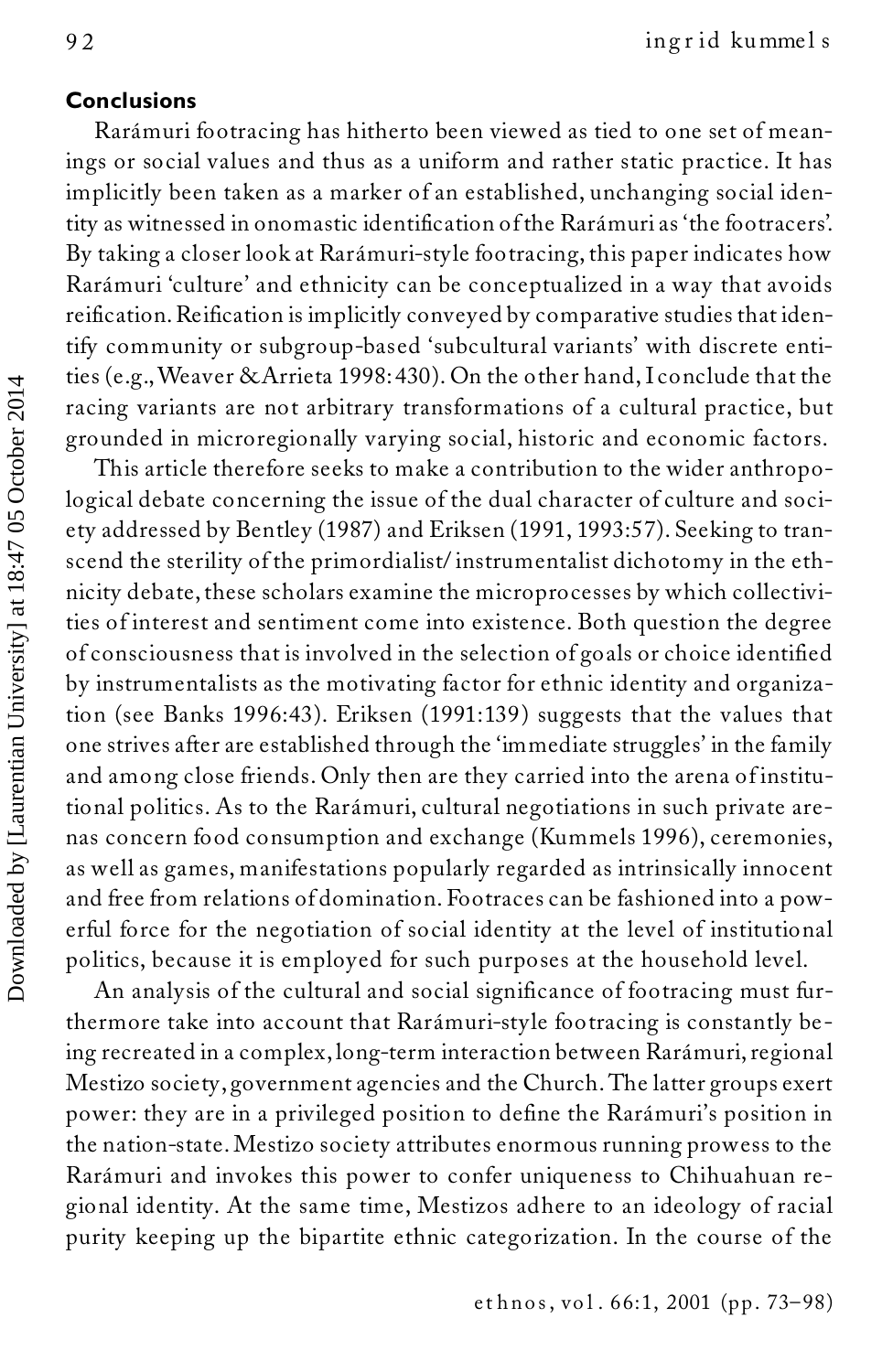20th century the symbolic weight of footraces in different locales has been enhanced through a dialectical process: a mutual positive assessment of footracing on both sides of the shifting ethnic boundary.

Rarámuri, on the other hand, do not merely react to the outside process of social categorization and cultural resignification. They have attributed a different social significance to the races depending on the dynamic social, cultural, and economic situation they live in. Contemporary transformations of racing depend upon variables such as ecological-economic conditions in the settlement areas, degree of Indian-related activities developed by mission and government, population makeup, intensity of the interaction between Rarámuri and Mestizos, and control over cultural knowledge. Distinct social categories of Rarámuri are engaged in negotiating footraces. They differ as regards educational and economic opportunities as well as choice of strategies. One key difference concerns the ways in which they utilize the races as a vehicle of self-representation and emphasize diverse forms of socio political organization:

In Narárachi, the diffuse neighborhood groups substantially define themselves by means of the footraces. A broad circle of participants stemming from contiguous households are actively involved in forming alliances, constantly recombine neighborhood groups and by this means form coalitions that are a basis for the negotiation of political power at the *pueblo*level. Coalitional identification characteristic of the racing system is therefore an integral part of Narárachi's *pueblo* system, which is more rigidly configured by its political and church fiesta organization.

In Norogachi, Mestizos and agents of the Catholic mission interfere directly in the organization of racing events and in racing as part of socialization. They back up the center-oriented system sustained by both the *pueblo* and *ejido* organization which dominates economic, religious, and political affairs and in this way marginalize the significance of the footraces in these spheres. The footraces here resemble a 'sport' that is structurally irrelevant to economy and politics. Culturally and religiously differentiated subgroups, Rarámuri *civilizados* and the 'traditional' Rarámuri, use the racing events as an arena for the negotiation of cultural matters. since the interfaction of a mode of a model in the interfactor of a model of a model and constructive social categories of Rarámuri are engaged in negotiating footraces. They different social categories of Rarámuri are en

In the urban milieu of Chihuahua, a Rarámuri group that is very hetero geneous and includes seasonal migrants as well as Rarámuri who have taken up permanent residence in the city, organize and practice the races as a platform of shared ethnic identity. Since the 1990s, footraces play a crucial role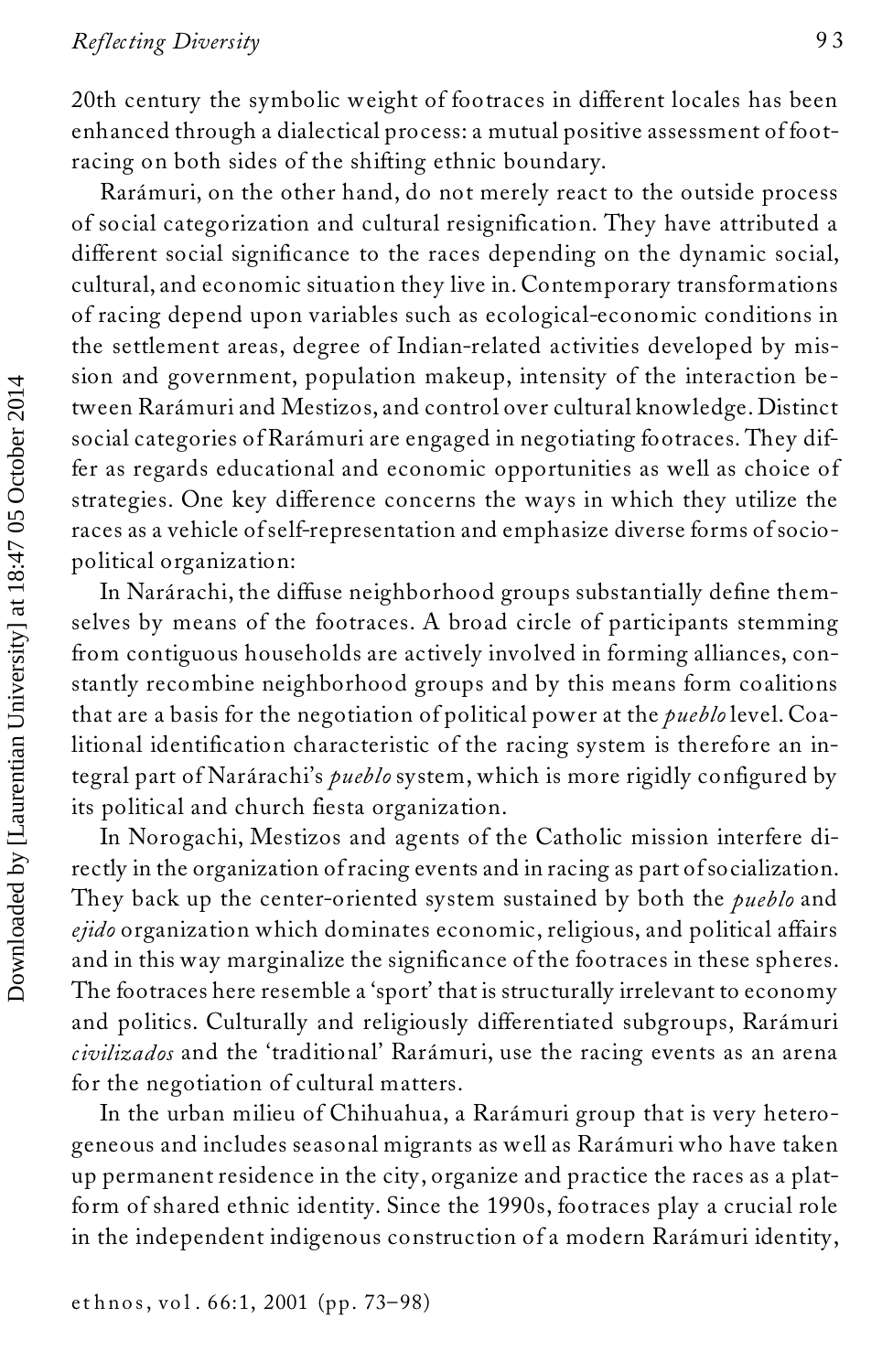which as yet encompasses only these urban Rarámuri as a group. Urban Rará muri employ footracing to bypass factional conflicts and maintain a certain autonomy in relation to the Indian affairs policies of the state and the church. They take advantage of the fact that 'sport' in terms of popular Mestizo belief is perceived as disconnected from politics and economy. Footraces therefore possess the advantage of being inconspicuous in comparison to the salient, centralized forms of sociopolitical organization.

A second key difference among these groups concerns the cultural significance attached to the races: All three contemporary transformations of footracing reflect on a discourse of colonial character pervasive in the regional society of Chihuahua. This discourse opposes Mestizo society as associated with modernity and the Indian tribe as associated with primitiveness. Mestizo and Indian-style races are equally identified with contrasting social val ues: endurance as opposed to speed, chance as opposed to merit and transfer of goods integrated in sport as opposed to dissociation of sport from the eco nomic sphere. Footraces do not simply mirror these values in a structuralist manner. Rarámuri in all of the three locales systematically use footracing as a means of reflecting on this marked ethnic cleavage in regional society. Nevertheless, they propose different answers to the debated issue of the preparation of the runners: In *pueblo* Narárachi, the runners were not supposed to train physically, other than during the racing events themselves, and great importance was attached to securing supernatural assistance for the runner. At some racing competitions, however, the customary training techniques of Rarámuri and Mestizos were deliberately compared, by matching *maratón*-experienced runners with local talents. In *pueblo* Norogachi, the mission boarding school promoted the principle of merit by motivating runners with prizes. Because of this, many school-educated Rarámuri found it difficult to identify themselves with races subjected to the capriciousness of chance. Finally, in the city of Chihuahua, a confrontation between runners who use different training meth ods is organized. Urban Rarámuri reify the races as an authentic cultural practice and use them for proclaiming their emotional ties with the Tarahumara region.

Such subtle shifts in the cultural significance of footracing reveal that local versions of self-identification and principles of organization are not formed from within local communities, but in a national frame. A historical view of footracing highlights that local differentiation in connection with diverse ideologies of self-identification and principles of organization among 'the' Rarámuri have been intensified in response to processes of centralization, homogenization and ethnic ascription on the part of the Church and the state.<sup>17</sup>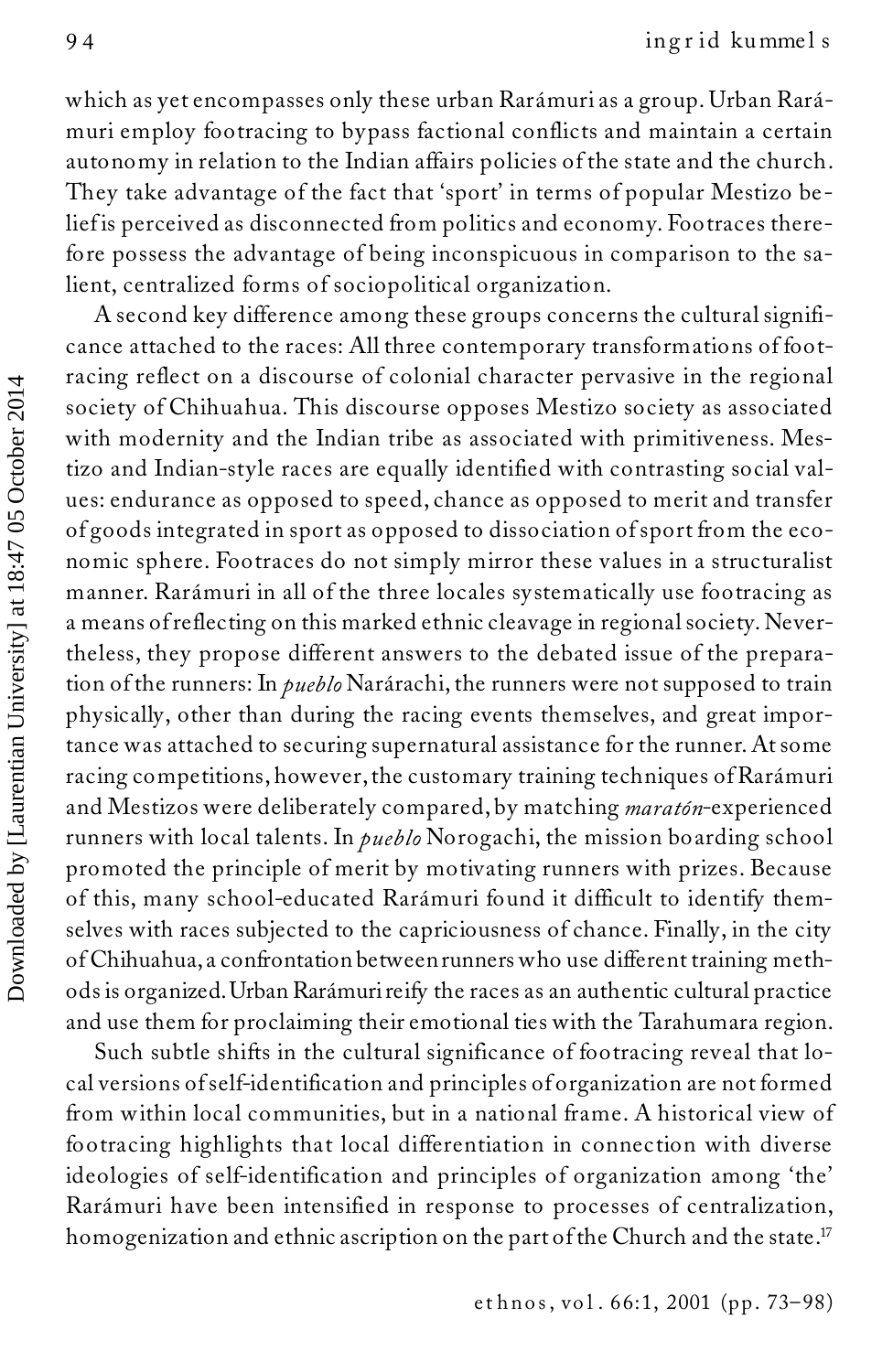Contemporary transformations of Rarámuri footraces therefore relate to the fact that group self-identification and social categorization by others may clash, yet are at the same time inextricably linked.

#### **Acknowledgments**

I am indebted to many residents of Narárachi, Norogachi and Colonia Tarahu mara for sharing their knowledge with me, and especially to San Juan, Ernesto Villalobos, Martín Castillo, Lola Castillo, Luisa Bustillos and Soledad Batista. I am grateful to *Ethnos*' anonymous reviewers for their critical comments. For discussions concerning the ideas of this paper I thank Bernd Hausberger, Eleonore Oert zen, Manfred Schäfer and Juliana Ströbele-Gregor. I also thank Janneli Miller and Clive Spark for the revision of the English version. Fieldwork was funded by the Deutsche Forschungsgemeinschaft.

#### **Notes**

- 1. Researchers applying this etymology are among others Lumholtz (1902:282); Bennett & Zingg (1935:335); and Rodríguez López (1999). For a discussion see Deimel (1980:34).
- 2. For similar interpretations, see Plancarte (1954:54); Lartigue (1983b); Noriega Arjona (1988); and Slaney (1991:234).
- 3. Irigoyen Rascón, for example, mainly examines empirical data from *pueblo* Norogachi but draws conclusions that he judges as generally valid for all Rarámuri commu nities (Irigoyen Rascón & Palma Batista 1985:79-92) .
- 4. Comparative studies include Kennedy & López (1981); Lartigue (1983a); Weaver & Arrieta (1998) and Levi (1998). They attribute cultural variation among diverse Rarámuri communities mainly to ecological adaptation, influence of capitalist enter prises and Mestizos and, in the last case, ideological resistance to Mestizo hegemony.
- 5. A recent survey conducted by the Coordinación Estatal de la Tarahumara indicates that in 1999 some 3,50 Rarámuri lived in the city of Chihuahua.
- 6. Elwert (1995:105) points to the usefulness of the concept of 'we-groups' for the understanding of processes like ethnicity, nationalism and religious movements that share the same driving forces and systemic patterns.
- 7. The multiple semantic levels of the term 'Rarámuri' were first noticed by Merrill (1988:78), who, nevertheless, did not deal with their situational employment in everyday life. Levi (1993:216, 244) elaborates on this point in his study of the Rarámuri-Simaroni (Gentiles). His findings differ from mine in respect to the importance he attributes to the feeling of 'diffuse sentiment of kinship among the members who belong to this indigenous ethnic group'.
- 8. A *pueblo* is composed of *ranchos* that contain a number of contiguous households, whose residents congregate at the same church. With an eye to the better understanding of community characteristics I here refer to the *pueblos* instead of the *ranchos*, where I actually conducted fieldwork. I use pseudonyms only for the names of the *ranchos*.
- 9. *Rowema* and *rarajípama* are verbs that can be translated as 'to run with the hoop' and 'to run with the wooden ball'. The nouns *roweri* and *rarajípari* are seldom used in the communities I deal with (see Brambila 1976:450, 495).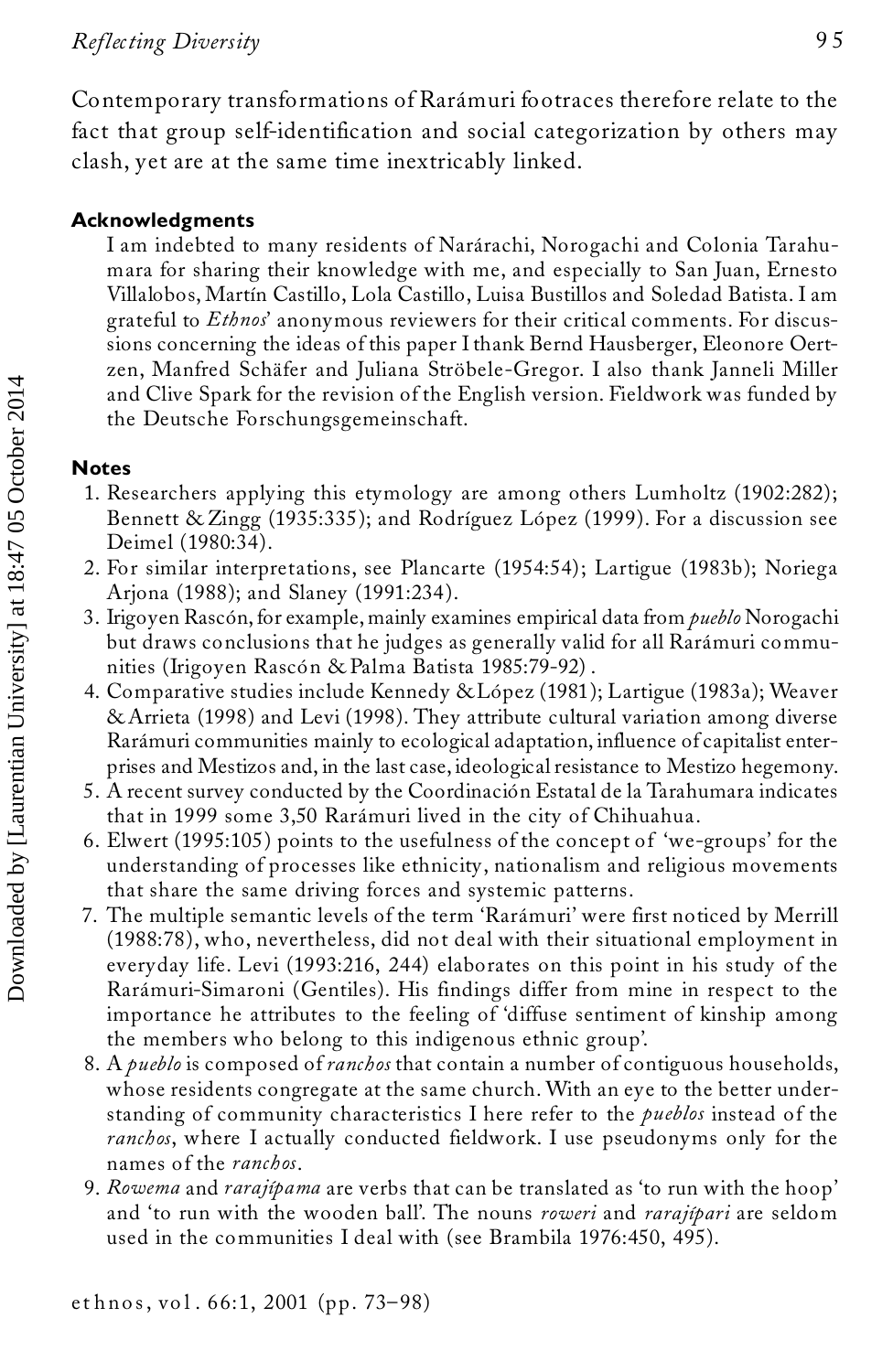- 10. See Kummels (1993b) on child-rearing among the Rarámuri of Norogachi. Though physicians assume that genetic factors play a role in the outstanding racing abilities of many Rarámuri, they have not been able to prove this hypothesis (Balke & Snow 1965:300).
- 11. One should bear in mind that races for girls, boys, women, and men are often organized in parallel and that alliances tend to overlap. People who live along the boundary between neighborhood groups often take the opportunity to switch alliances. Thus the pattern according to which a neighborhood group increases in strength is not exactly predictable.
- 12. The semantic scope of the term 'Rikubichi' is complex: *Rikubichi* ('place of the rock') can be used to designate an uninhabited place with a conspicuous rock. On the other hand, the term can also be applied to respective households nearby, like San Juan *betérachi*. This household, however, is, to be exact, located at a place called Awárire ('place of the *awaka* trees'). Yet Awárire is used exclusively as a place name, while Rikubichi also designates the flexible neighborhood group.
- 13. Rarámuri seldom use *civilizado* as a term of self-reference. They mostly employ it as an adjective to make distinctions along a continuum between two kinds of Rarámuri-ness, one that is less influenced by Catholic doctrine and school education and another that complies to both. Persons are accordingly classified as 'more' or 'less' *civilizado* or as 'more' or 'less' *rarámuri* (see also Levi 1993:224). I have paraphrased this last group 'traditional' Rarámuri.
- 14. Rarámuri use *maratón* (from Spanish *maratón*, also as a plural term) as a generic term for races of a 'western-style' principle.
- 15. Rarámuri designate this new form as *kórima wenomí* (to ask for money) and distinguish it from *kórima* practiced in the countryside and formerly in the cities.
- 16. Today Rarámuri live in over one hundred small settlements within the city of Chihuahua. Three large housing projects have been especially developed for Rarámuri, 'El Oasis', 'Sierra Azul', and 'Colonia Tarahumara'.
- 17. In my opinion this argument applies to other cultural practices as well. Investigators who debate the significance of baptismal rites for Rarámuri personhood and ethnicity (see Merrill & Heras Quezada 1997; Slaney 1997) have not taken into consideration that interpretations may vary microregionally according to specific social and historical circumstances.

#### **References**

- Alonso, Ana María. 1994. The Politics of Space, Time and Substance: State Formation, Nationalism, and Ethnicity. *Annual Review of Anthropology,* 23:379–405.
- Balke, Bruno & Clyde Snow. 1965. Anthropological and Physiological Observations on Tarahumara Endurance Runners. *American Journal of Physical Anthropology,* 23:293–301.
- Banks, Marcus. 1996. *Ethnicity: Anthropological Constructions*. London: Routledge.
- Basauri, Carlos. 1926. La resistencia de los tarahumaras. *Mexican Folkways* 9:41–47.
- —. 1929. *Monografía de los tarahumaras*. México: Talleres Gráfico de la Nación.
- Bennett, Wendell & Robert Zingg. 1935. *The Tarahumara*. Chicago: University of Chicago Press.
- Bentley, Carter G. 1987. Ethnicity and Practice. *Comparative Studies in Society and History,* 29:24–55.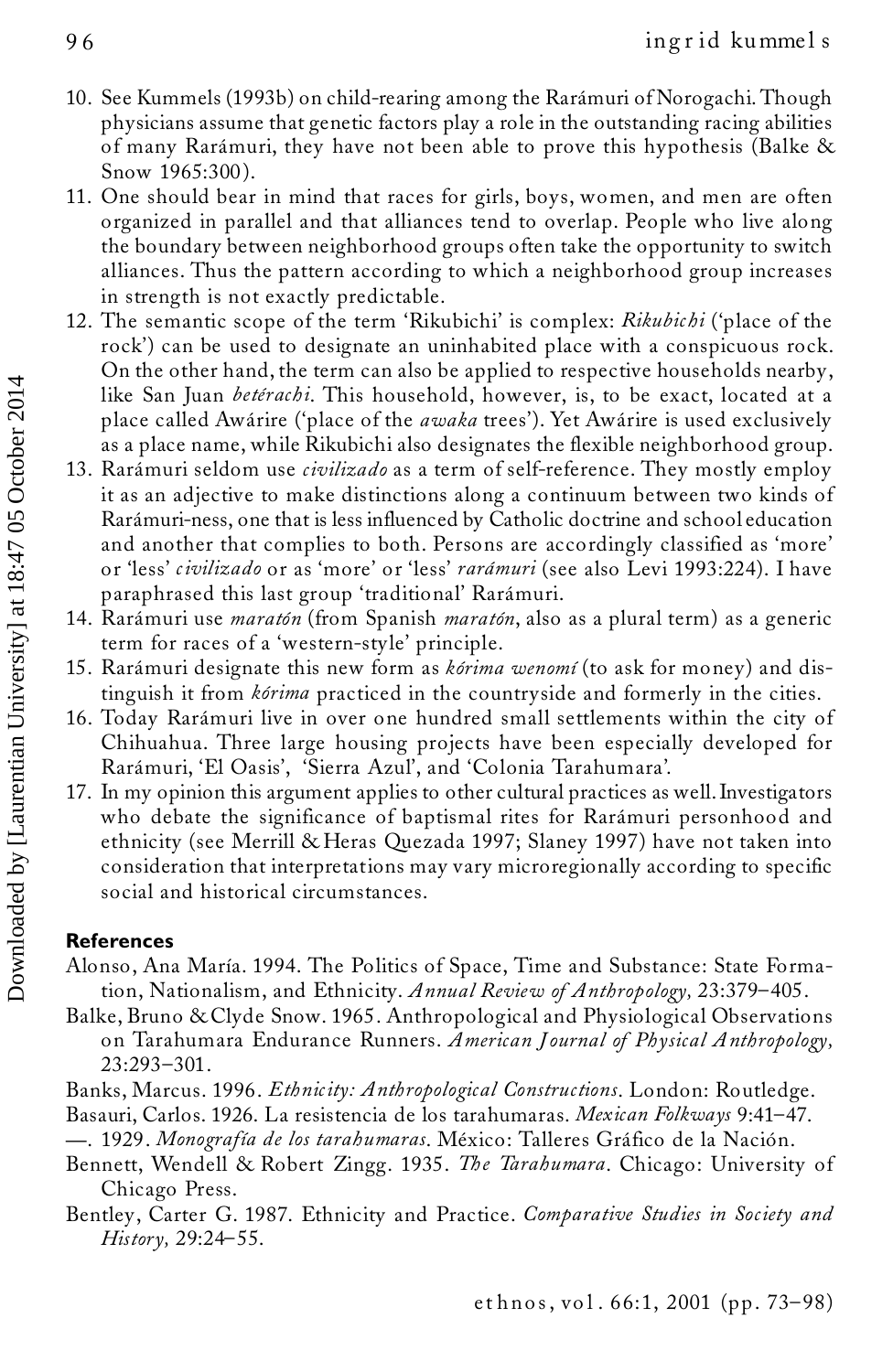- Brambila, David. 1976. *Diccionario Rarámuri-Castellano (Tarahumar)*. México: Buena Prensa.
- Comaroff, John L. 1987. Of Totemism and Ethnicity: Consciousness, Practice and Signs of Inequality. *Ethnos,* 52(3–4):301–323.
- Culin, Stewart. 1992 [1907]. *Games of the North American Indians.* Washington: Bureau of American Ethnology. 24th Annual Report. Lincoln: University of Nebraska Press.

Deimel, Claus. 1980. *Tarahumara: Indianer im Norden Mexikos.* Frankfurt a.M.: Syndikat.

- —. 1994. *Rarámuri: Die Fußläufer aus Mexiko. Rarahípama und Rówema: Zwei india nische Wettläufe.* Hannover: Niedersächsisches Landesmuseum.
- —. 1996. *Híkuri ba: Peyoteriten der Tarahumara*. Hannover: Niedersächs. Landesmuseum.
- Elwert, Georg. 1995. Boundaries, Cohesion and Switching: On We-Groups in Ethnic, National and Religious Form. In *MESS: Mediterranean Ethnological Summer School, Piran, Slovenia:* 1994–1995, edited by Borut Brumen & Zmago Smitek, pp. 105– 121. Ljubljana: Slovensko etnologsko drustvo.
- Eriksen, Thomas H. 1991. The Cultural Contexts of Ethnic Differences. *Man,* 26: 127–144.
- —. 1993. *Ethnicity and Nationalism: Anthropological Perspectives.* London: Pluto Press.
- Groom, Dale. 1971. Cardiovascular Observations on Tarahumara Indian Runners: The Modern Spartans. *American Heart Journal,* 81(3):304–314.
- Hank López, Enrique. 1974. The Shoeless Mexicans vs. The Flying Finn. *American Heritage,* 25(3):58– 9.
- Irigoyen Rascón, Fructuoso & Jesús Manuel Palma Batista. 1985. Rarajípari: The Kick-ball Race of the Tarahumara Indians. *Annals of Sports Medicine,* 2(2):79–94.
- Jenkins, Richard. 1997. *Rethinking Ethnicity: Arguments and Explorations.* London: Sage Publications.
- Kennedy, John G. 1969. La carrera de bola tarahumara y su significación. *América Indígena,* 29(1):17–42.
- —. 1996. *Tarahumara of the Sierra Madre.* Pacific Grove, CA: Asilomar Press.
- Kennedy, John & Raúl López. 1981. Semana Santa in the Sierra Tarahumara: A Comparative Study in Three Communities. *Occasional Papers of the Museum of Cultural History,* 4. Los Angeles: University of California.
- Kummels, Ingrid. 1993a. Von Patriarchen, Landschullehrern und Stammesrepräsentanten: Indianische Mittelspersonen zwischen staatlicher Indianerpolitik und 'indianischer Politik' in Mexiko. *Ibero-Amerikanisches Archiv*, 19(3–4):315–351.
- —. 1993b. Autonomie im kleinen: Einblicke in den Alltag von Rarámuri-Kindern. In *Kinder: Ethnologische Forschungen in fünf Kontinenten*, edited by Marie-José Van de Loo & Margarete Reinhart, pp. 238–261. München: Trickster.
- —. 1996. Vom Umgang mit Essen und der ethnischen Grenzziehung in Alltag und Politik: Vergleich zwischen einer ländlichen und einer städtischen Gemeinschaft von Rarámuri in Nordmexiko. In *Integration und Transformation: Ethnische Ge meinschaften, Staat und Weltwirtschaft in Lateinamerika seit ca.* 1850, edited by Stefan Karlen & Andreas Wimmer, pp. 311–328. Stuttgart: Verlag Hans-Dieter Heinz. Mational and K<br>
Piran, Slovenia.<br>
121. Ljubljana:<br>
127–144.<br>
- 1993. Ethnicity<br>
Groom, Dale. 197<br>
The Modern S<br>
Hank López, Enrichter 18:47<br>
12:47 The Modern S<br>
Hank López, Enrichter 18:47<br>
12:52 Irigoyen Rascón, Kick-bal
	- Lartigue, François. 1983a. *Indios y bosques: Políticas forestales y comunales en la Sierra Tarahumara.* México: Cultura s ep. Ediciones de la Casa Chata, 19.
	- —. 1983b. Rarámuri ra'iitsaara. Hablan los Tarahumaras. Libreto de la película. Mé xico: Instituto Nacional Indigenista. Archivo Etnográfico y Audiovisual. Unpub-

e t h no s, vo l . 66:1, 2001 (pp. 73–98)